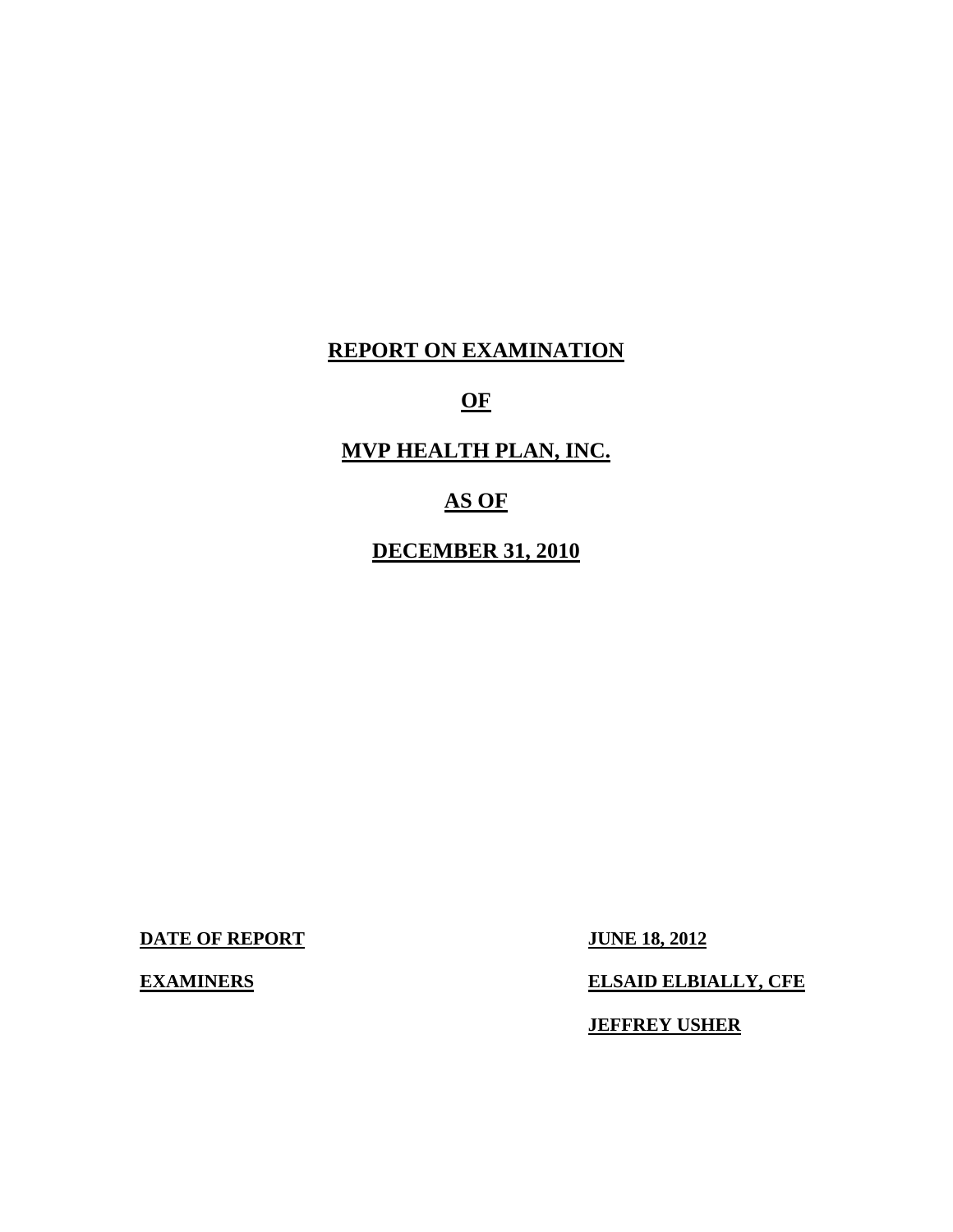# **TABLE OF CONTENTS**

# **ITEM NO. PAGE NO.**

| 1. |                             | Scope of the examination                                                                       | 3        |
|----|-----------------------------|------------------------------------------------------------------------------------------------|----------|
| 2. |                             | Description of the HMO                                                                         | 5        |
|    | A.<br><b>B.</b>             | Management and controls<br>Corporate governance                                                | 6<br>9   |
|    | C.<br>D.                    | Territory and plan of operation<br>Reinsurance                                                 | 13<br>16 |
|    | E.<br>$F_{\cdot}$           | Holding company system<br>Significant operating ratios                                         | 17<br>21 |
|    | G.<br>H.                    | Premium refunds<br>Capitation agreements                                                       | 21<br>22 |
| 3. | <b>Financial statements</b> | 24                                                                                             |          |
|    | $\mathsf{A}$ .<br><b>B.</b> | <b>Balance</b> sheet<br>Statement of revenue and expenses and<br>change in capital and surplus | 24<br>26 |
| 4. | Claims unpaid               |                                                                                                | 27       |
| 5. |                             | Compliance with prior report on examination                                                    | 29       |
| 6. |                             | Summary of comments and recommendations                                                        | 30       |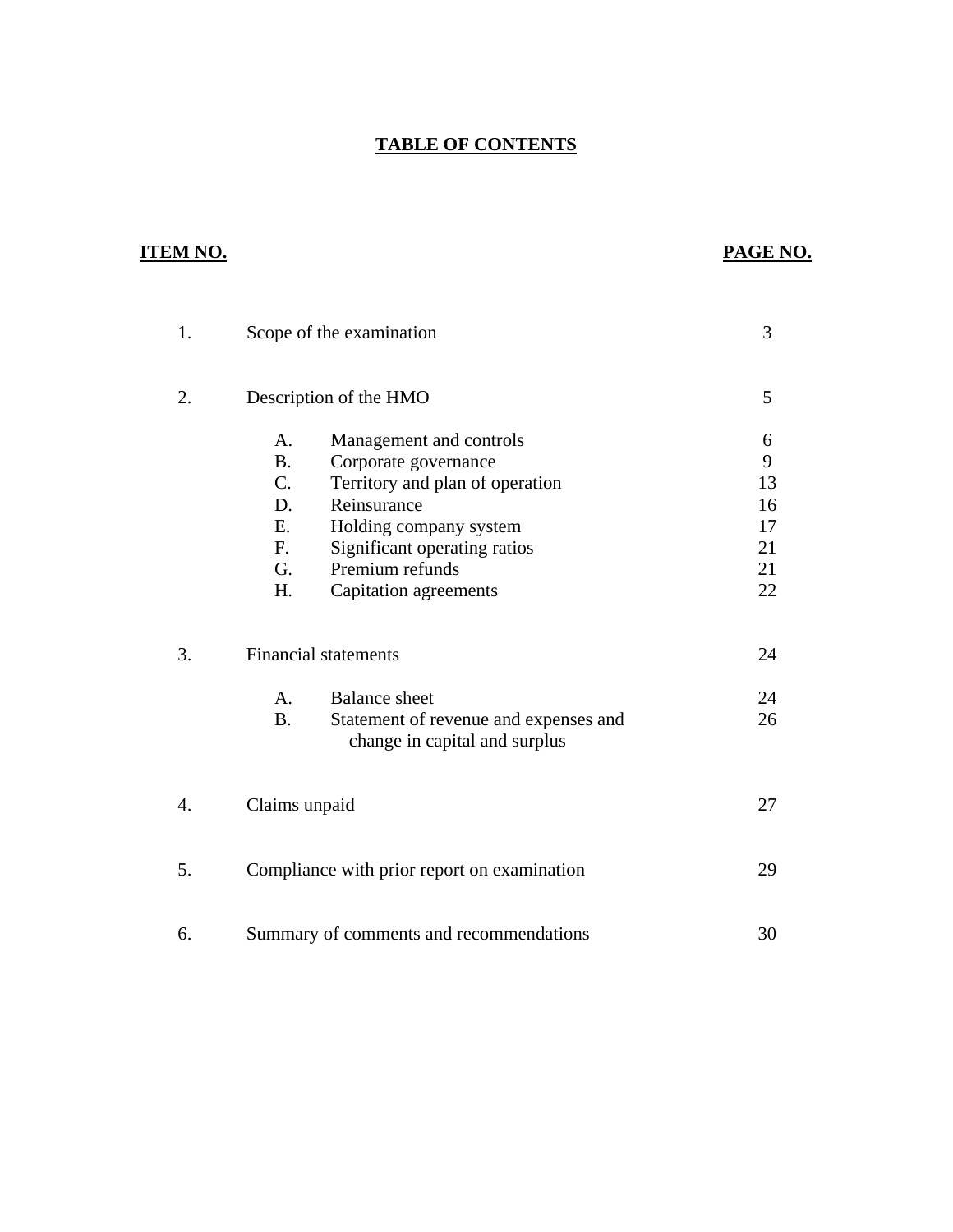

# NEW YORK STATE DEPARTMENT<sub>of</sub> FINANCIAL SERVICES

Governor Superintendent Communication of the Superintendent Superintendent Superintendent

Andrew M. Cuomo Benjamin M. Lawsky

June 18, 2012

Honorable Benjamin M. Lawsky Superintendent of Financial Services Albany, New York 12257

Sir:

Pursuant to the requirements of the New York Insurance Law, and acting in accordance with the instructions contained in Appointment Numbers 30731 and 30732, dated September 13, 2011, attached hereto, we have made an examination into the financial condition and affairs of MVP Health Plan, Inc., a not-for-profit health maintenance organization (HMO) licensed pursuant to the provisions of Article 44 of the New York Public Health Law, as of December 31, 2010. The following report is respectfully submitted thereon.

The examination was conducted at the home office of MVP Health Plan, Inc., located at 625 State Street, Schenectady, New York.

Wherever the designations "MVPHP" or "HMO" appear herein, without qualification, they should be understood to indicate MVP Health Plan, Inc.

Wherever the designation the "Department" appears herein, without qualification, it should be understood to indicate the New York State Department of Financial Services.

25 BEAVER STREET, NEW YORK, NEW YORK 10004 |<WWW.DFS.NY.GOV>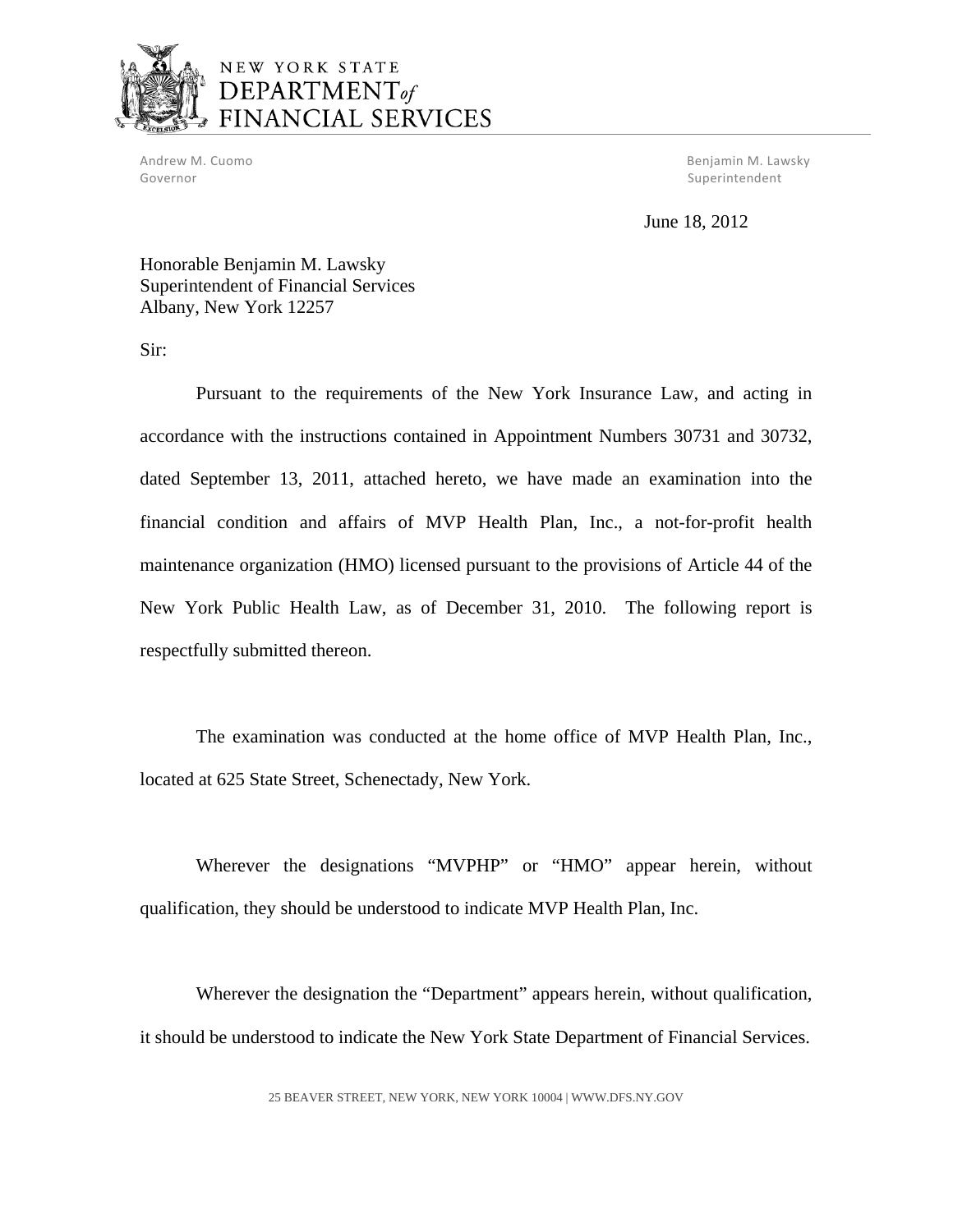On October 3, 2011, the New York State Insurance Department merged with the New York State Banking Department to become the New York State Department of Financial Services.

A separate market conduct examination reviewing the manner in which MVPHP conducts its business practices and fulfills its contractual obligations to policyholders and claimants is currently being conducted as of December 31, 2010. A separate report will be submitted thereon.

Concurrent examinations were made of MVP Health Insurance Company ("MVPHIC"), a New York for-profit insurance company licensed pursuant to the provisions of Article 42 of New York Insurance Law, MVP Health Services Corp. ("MVPHSC"), a not-for-profit corporation licensed pursuant to the provisions of Article 43 of New York Insurance Law and Preferred Assurance Company, Inc. ("PAC"), a notfor-profit corporation licensed pursuant to the provisions of Article 43 of New York Insurance Law. These three companies are affiliates within the MVP holding company system as detailed herein. Separate financial reports thereon have been submitted for each of the above entities.

.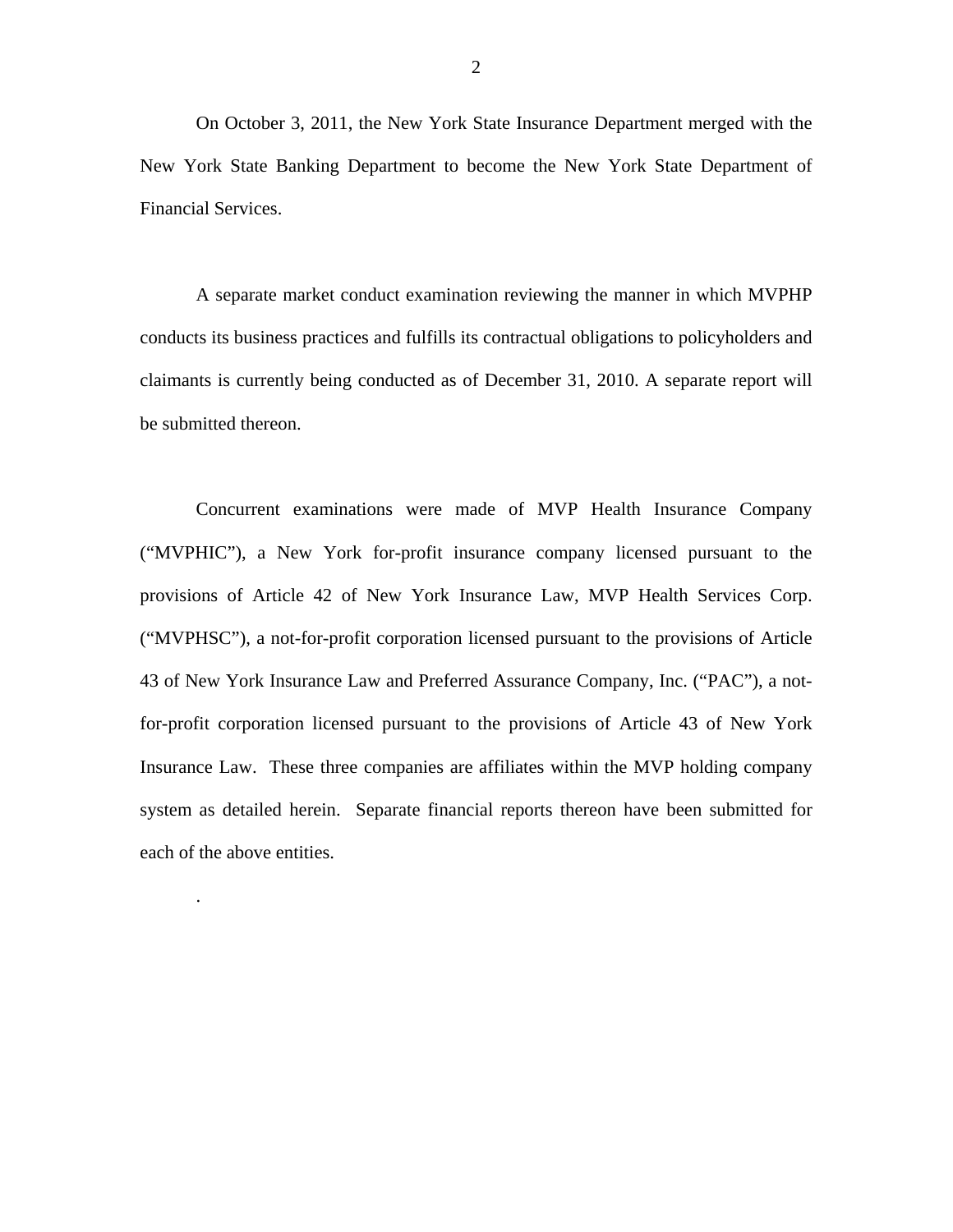#### **1. SCOPE OF EXAMINATION**

<span id="page-4-0"></span>The HMO was previously examined as of December 31, 2007. This examination of the HMO is a financial examination as defined in the National Association of Insurance Commissioners ("NAIC") *Financial Condition Examiners Handbook, 2010 Edition* (the "Handbook") and it covers the three-year period from January 1, 2008 through December 31, 2010. The examination was conducted observing the guidelines and procedures in the Handbook, and where deemed appropriate by the examiner. Transactions occurring subsequent to December 31, 2010, were also reviewed.

The examination was conducted using a risk-focused approach in accordance with the provisions of the Handbook, which provides guidance for the establishment of an examination plan based on the examiner's assessment of risk in the HMO's operations and utilizes that evaluation in formulating the nature and extent of the examination. The risk-focused examination approach was included in the Handbook for the first time in 2007. The current examination was the first such type of examination of the HMO. The examiner's planned and performed the examination to evaluate MVPHP's current financial condition, as well as identify prospective risks that may threaten the future solvency of MVPHP.

The examiners identified key processes, assessed the risks within those processes and assessed the internal control systems and procedures used to mitigate those risks. The examination also included an assessment of the principles used and significant estimates made by management, an evaluation of the overall financial statement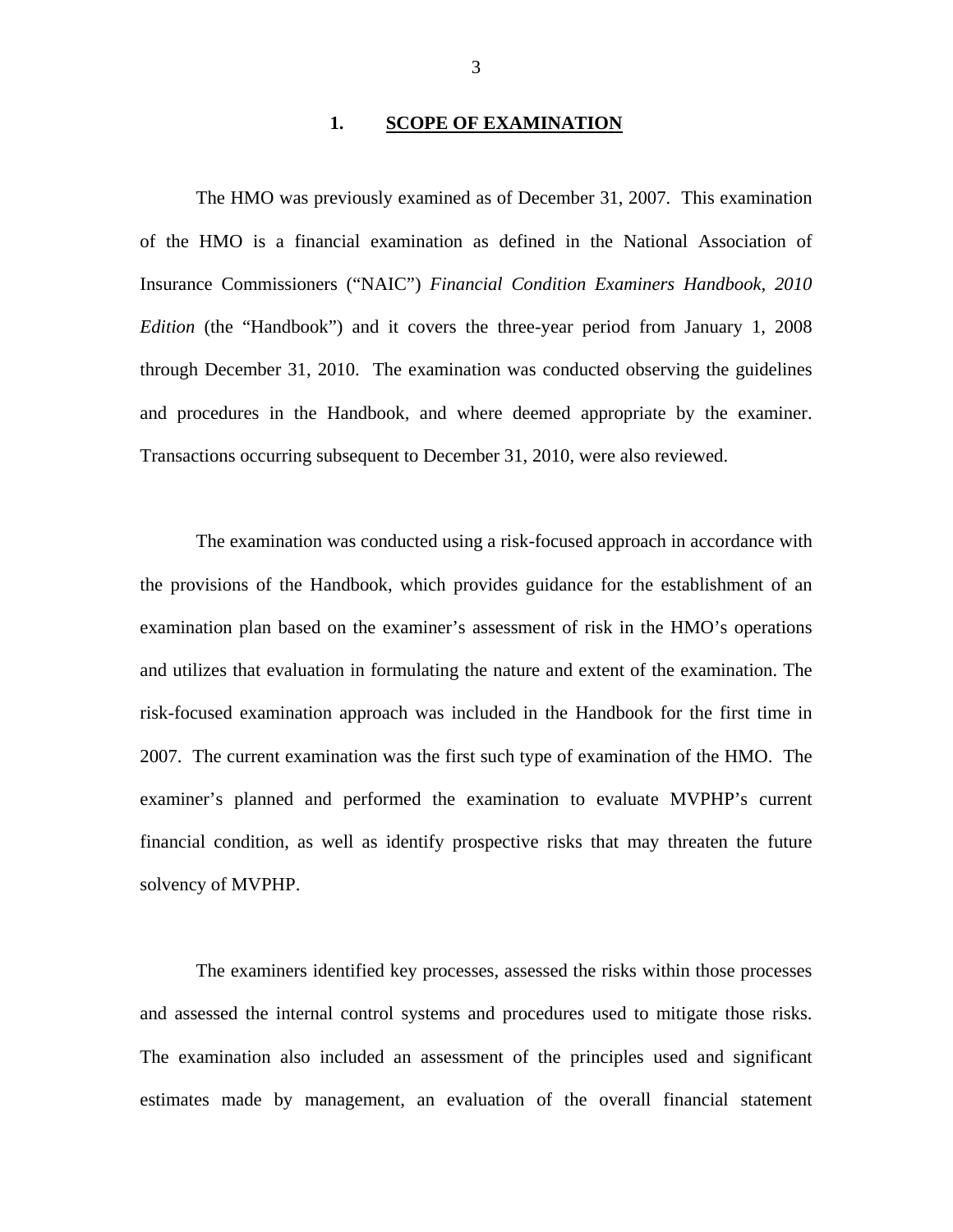presentation, and determined management's compliance with the Department's statutes and guidelines, and the Statutory Accounting Principles, as adopted by the Department and NAIC annual statement instructions.

Information concerning MVPHP's organizational structure, business approach and control environment were utilized to develop the examination approach. The examination evaluated MVPHP's risks and management activities in accordance with the NAIC's nine branded risk categories.

These categories are as follows:

- Pricing/Underwriting
- Reserving
- Operational
- Strategic
- Credit
- Market
- Liquidity
- Legal
- Reputational

The HMO was audited annually, for calendar years 2008 through 2010, by the accounting firm of PricewaterhouseCoopers LLP ("PwC"). The HMO received an unqualified opinion in each of those years. Certain audit work papers of PwC were reviewed and relied upon in conjunction with this examination. A review was also made of the ultimate parent's (MVP Health Care, Inc.) corporate governance structure, which included its internal audit function, enterprise risk management program and model audit rule compliance, as they relate to MVPHP.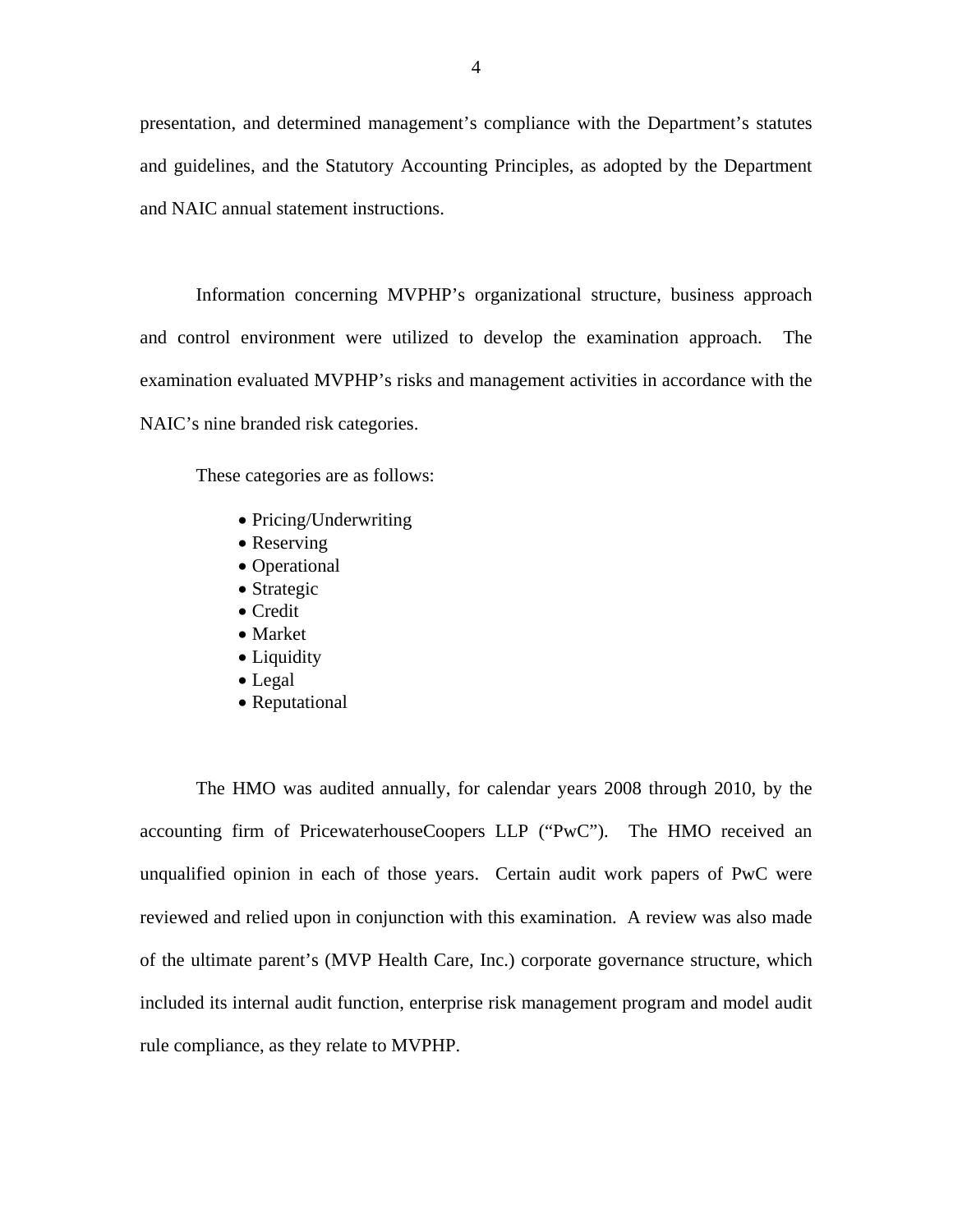<span id="page-6-0"></span>This report on examination is confined to financial statements and comments on those matters which involve departures from laws, regulations or rules, or which require explanation or description.

The examiners reviewed the corrective actions taken by the HMO with respect to the recommendations concerning financial issues contained in the prior report on examination. The result of the examiners' review is contained in item 5 of this report.

#### **2. DESCRIPTION OF THE HMO**

MVP Health Plan, Inc. was incorporated on July 30, 1982, pursuant to Section 402 of the New York Not-For-Profit Corporation Law, for the purpose of operating as a health maintenance organization as such term is defined in Article 44 of the New York Public Health Law. MVPHP is a federally qualified HMO. The HMOs' incorporators were the board of directors of the Schenectady County Foundation for Medical Care, Inc., a non-profit physicians association. Simultaneous with the incorporation of the HMO, the incorporators formed Mohawk Valley Medical Associates, Inc., a non-profit independent practice association (IPA), pursuant to Section 402 of the Not-For-Profit Corporation Law.

MVP Health Plan, Inc. is an IPA model HMO. On March 8, 1982, the HMO and Mohawk Valley Medical Associates, Inc. contracted, through an "Independent Practice Association (IPA) Service Agreement" to work together to provide for the administration of a comprehensive prepaid program of health care and for the delivery of health services. Subsequently, the HMO made similar arrangements with other independent

5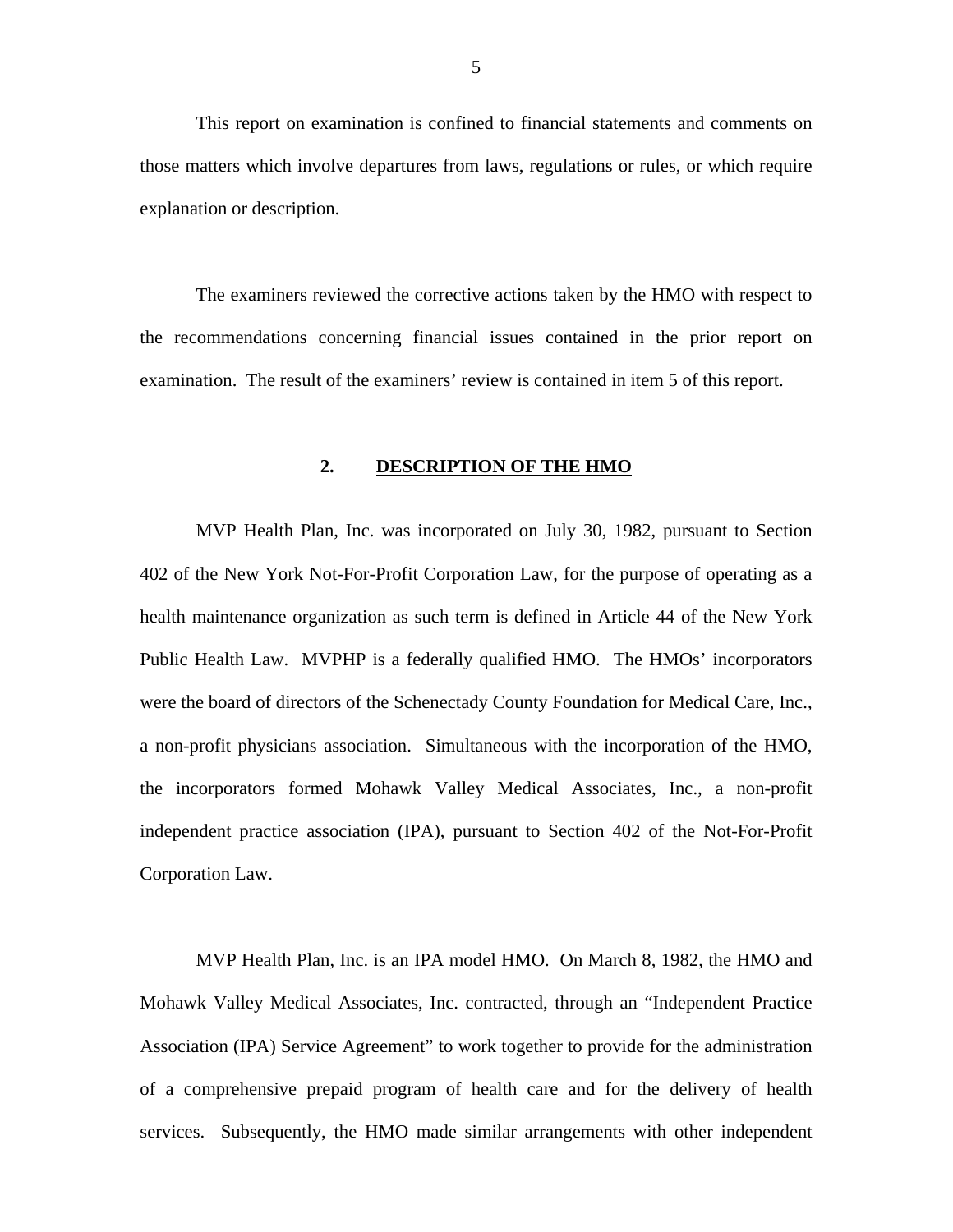practice associations to achieve the same goal. This is detailed further under the "Territory and Plan of Operation" section of this report.

On May 1, 2009, MVPHP merged with Rochester Area Health Maintenance Organization, Inc. ("RAHMO"), a related party not-for-profit corporation operating as a federally qualified HMO. MVPHP, the surviving corporation, became the sole subsidiary of MVPHP Holding Company, Inc., which is a wholly-owned subsidiary of MVP Health Care, Inc. (the ultimate parent). The merger was approved by the Department on May 1, 2009.

#### A. Management and Controls

Pursuant to the HMO's Certificate of Incorporation and by-laws, management of the HMO is to be vested in a board of directors consisting of not less than twelve nor more than twenty-five directors. As of December 31, 2010, the board of directors consisted of twenty members, as set forth below.

## Name and Residence The Principal Business Affiliation

#### **Provider Representatives**

Donald A. Bentrovato, M.D. Schenectady, New York

Richard D'Ascoli, M.D.<br>Niskayuna, New York

Richard F. Gullott, M.D. Scotia, New York

Michael S. Schneider, M.D. Rochester, New York

Urologist, Schenectady Urological Associates

Orthopedic Surgeon, Schenectady Regional Orthopedics

Internal Medicine, Richard F. Gullott, M.D., P.C.

Internal Medicine, University of Rochester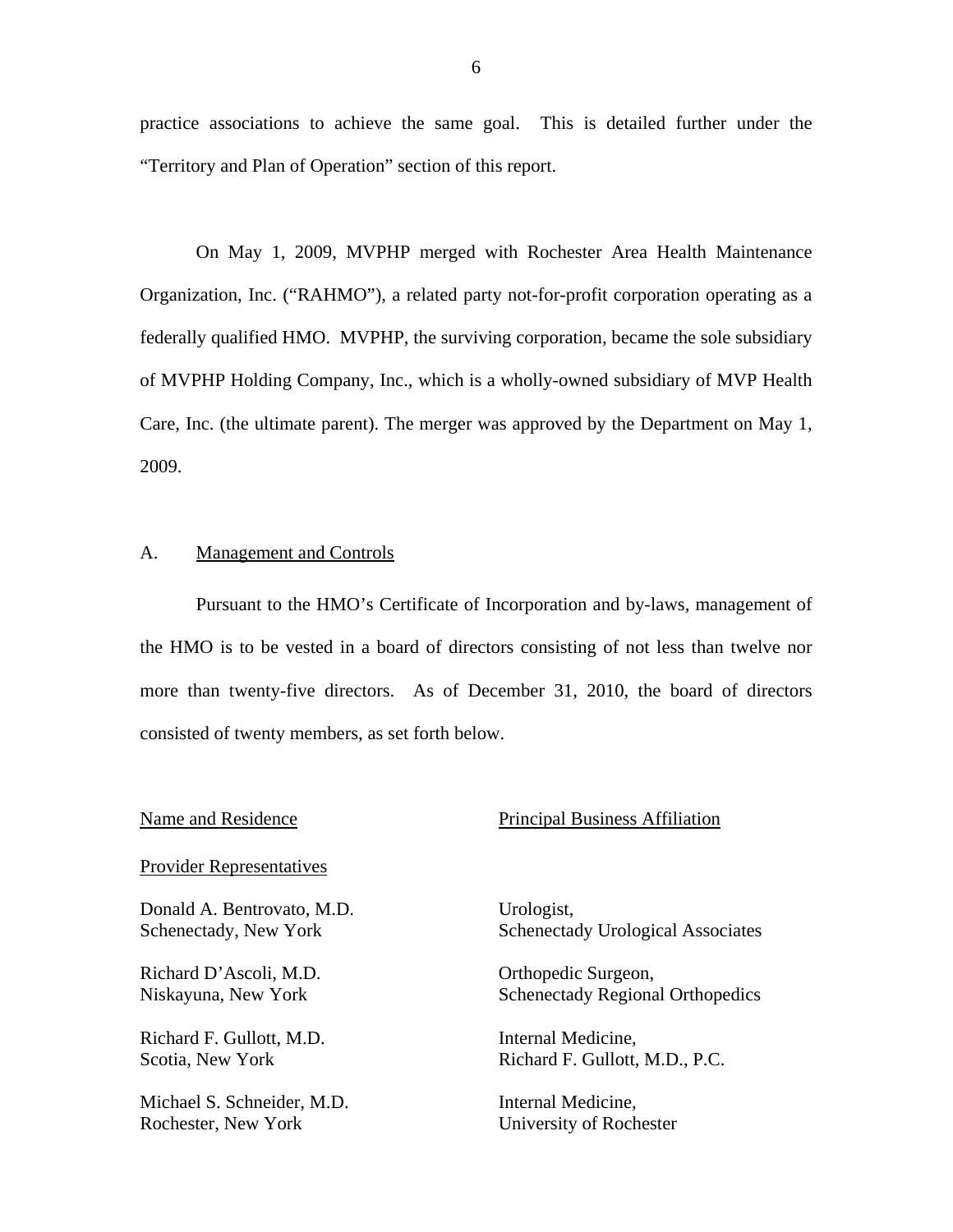Joseph J. Schwerman, M.D. Queensbury, New York

# Subscriber Representatives Gary Bonadonna

Webster, New York

Burt Danovitz Utica, New York

Alan P. Goldberg Albany, New York

Karen B. Johnson Schenectady, New York

Herschel Lessin, M.D. Poughkeepsie, New York

Ernest Levy, M.D. Cooperstown, New York

William J. Reddy Rochester, New York

# Community Representatives Wallace Altes

Troy, New York

Michael Copeland Rochester, New York

Anthony Costanza Webster, New York

Joseph DePaolis Rochester, New York

Jon K. Rich Alplaus, New York

#### Name and Residence **Principal Business** Affiliation

Family Practitioner, Hudson Headwaters Health Network

Trade Union Manager, Rochester Joint Board, Unite Here

Executive Director, Resource Center for Independent Living

Retired

Director of Development, Proctors Theatre

Pediatrician, Children's Medical Group, PLLC

Physician, Self-Employed

Retired

#### Retired

Human Resource Manager, Alstom Signaling Inc.

Retired

President, Consultation Services

Retired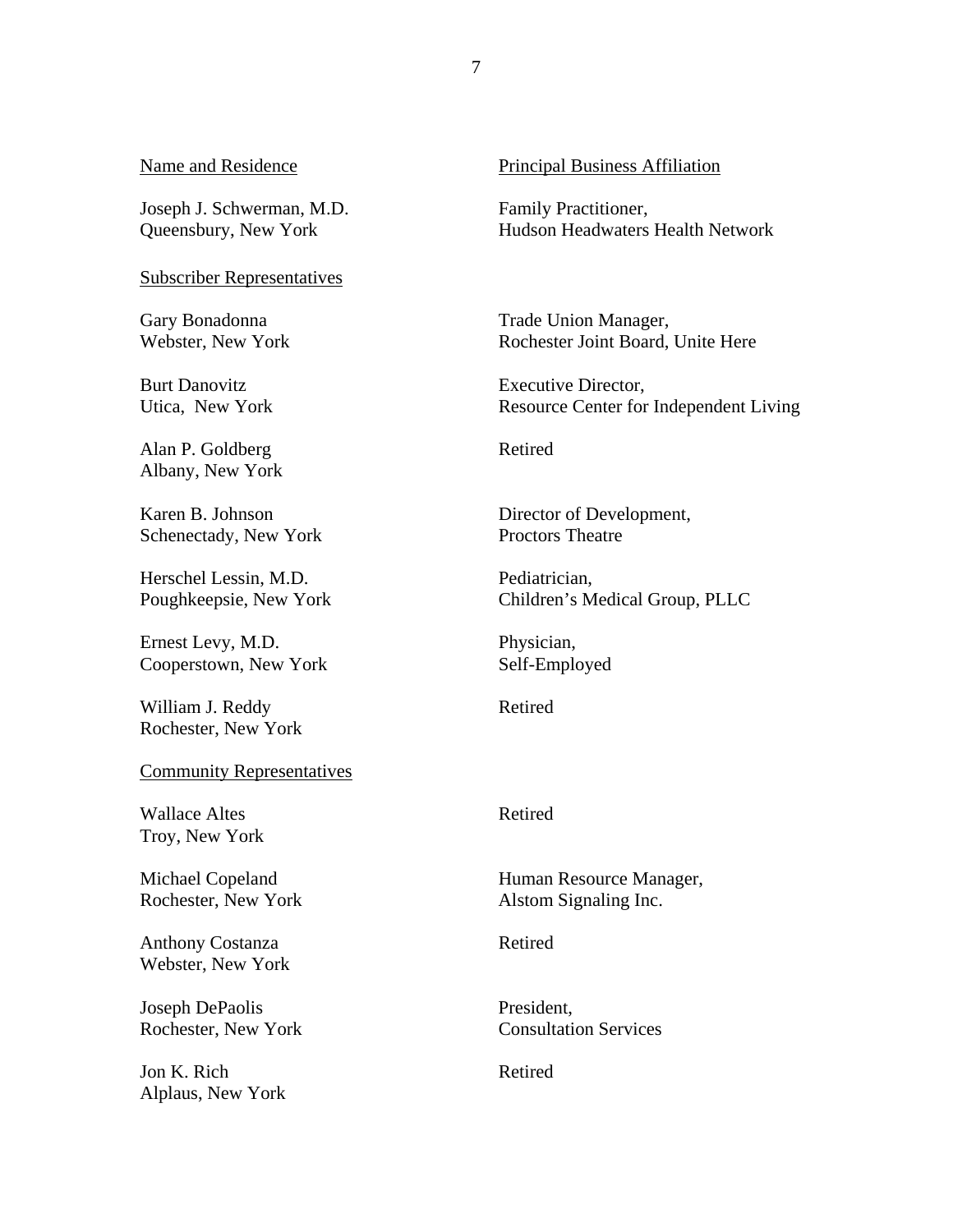Loudonville, New York Hodgson Russ, LLP

Wilfred J. Schrouder Retired Penn Yan, New York

Norma C. Westcott President. Niskayuna, New York JCW Consulting

Name and Residence Principal Business Affiliation

Arthur J. Roth Special Tax Consultant,

The composition of the board meets the requirements of the Department of Health Regulation No. 98 (10 NYCRR 98-1.11 g).

The minutes of all meetings of the board of directors and committees thereof held during the examination period were reviewed. Board meetings were generally well attended with all directors attending at least one-half of the meetings they were eligible to attend.

The principal officers of the HMO as of December 31, 2010 were as follows:

| Name                   | Title                                                                     |
|------------------------|---------------------------------------------------------------------------|
| David W. Oliker        | President and Chief Executive Officer                                     |
| Mark A. Fish           | Treasurer, Executive Vice-President and<br><b>Chief Financial Officer</b> |
| Denise V. Gonick, Esq. | Secretary, Executive Vice-President<br>and Chief Legal Officer            |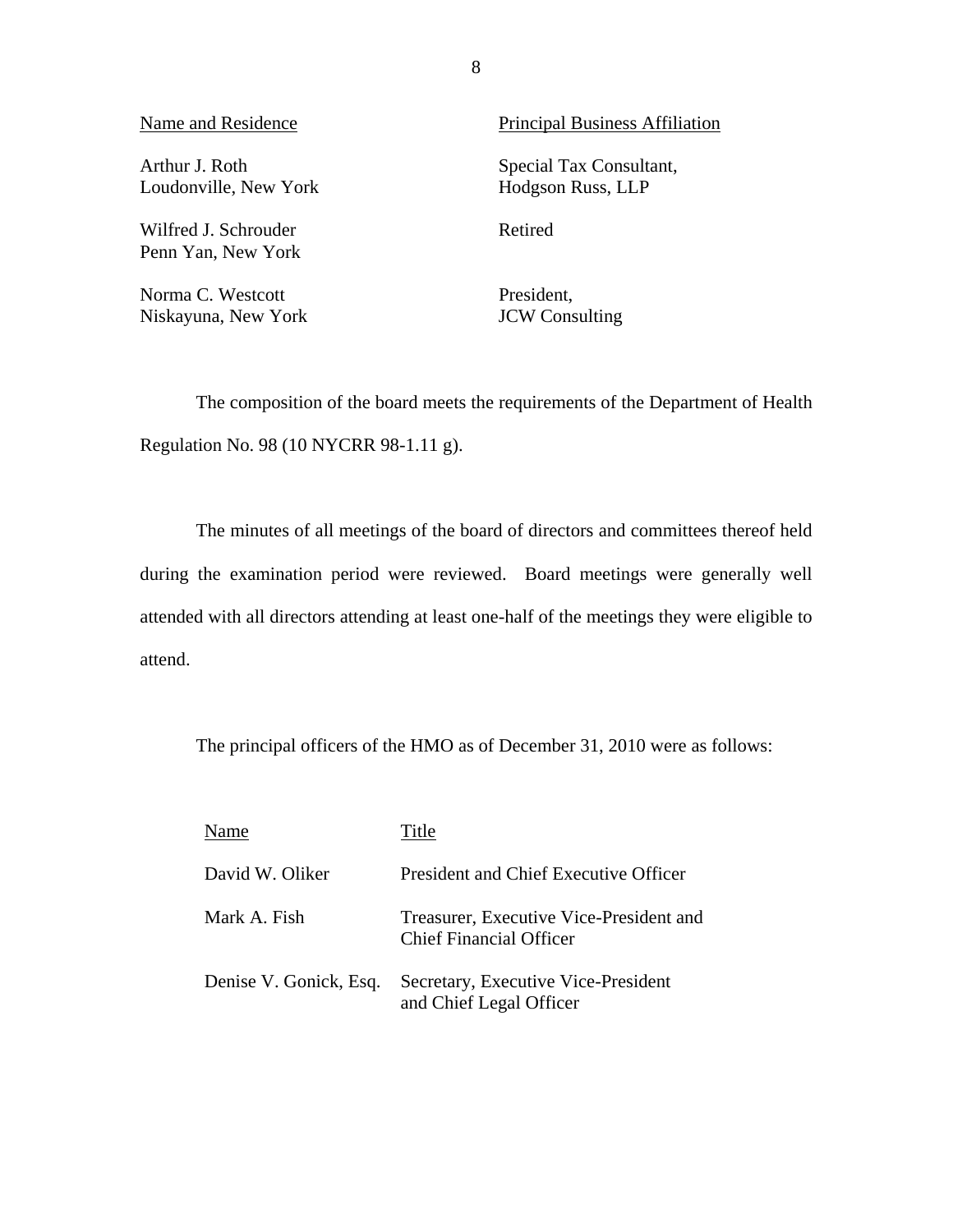#### <span id="page-10-0"></span>B. Corporate Governance

Corporate governance, enterprise risk management ("ERM"), internal audit department ("IAD"), and model audit rule ("MAR") processes for the HMO are provided by MVP Health Care, Inc. ("MVP"), the ultimate parent of MVPHP.

Exhibit M of the Handbook (Understanding the Corporate Governance Structure) was utilized by the examiners as guidance for assessing the HMO's corporate governance. Overall, it was determined that the HMO's Corporate Governance structure is adequate, sets an appropriate "tone at the top", supports a proactive approach to operational risk management, and contributes to an effective system of internal controls. It was found that the corporate Board of Directors and key executives encourage integrity and ethical behavior throughout the organization and that senior management promotes a corporate culture that acknowledges, understands and maintains an effective control environment.

#### Enterprise Risk Management

The HMO has not formally adopted an ERM framework to proactively address and mitigate risks, including prospective business risks. It is prudent for the HMO to consider utilizing the services of an independent risk management specialist or officially appoint a Chief Risk Officer ("CRO") and establish a Risk Committee ("RC") to further its ERM initiatives.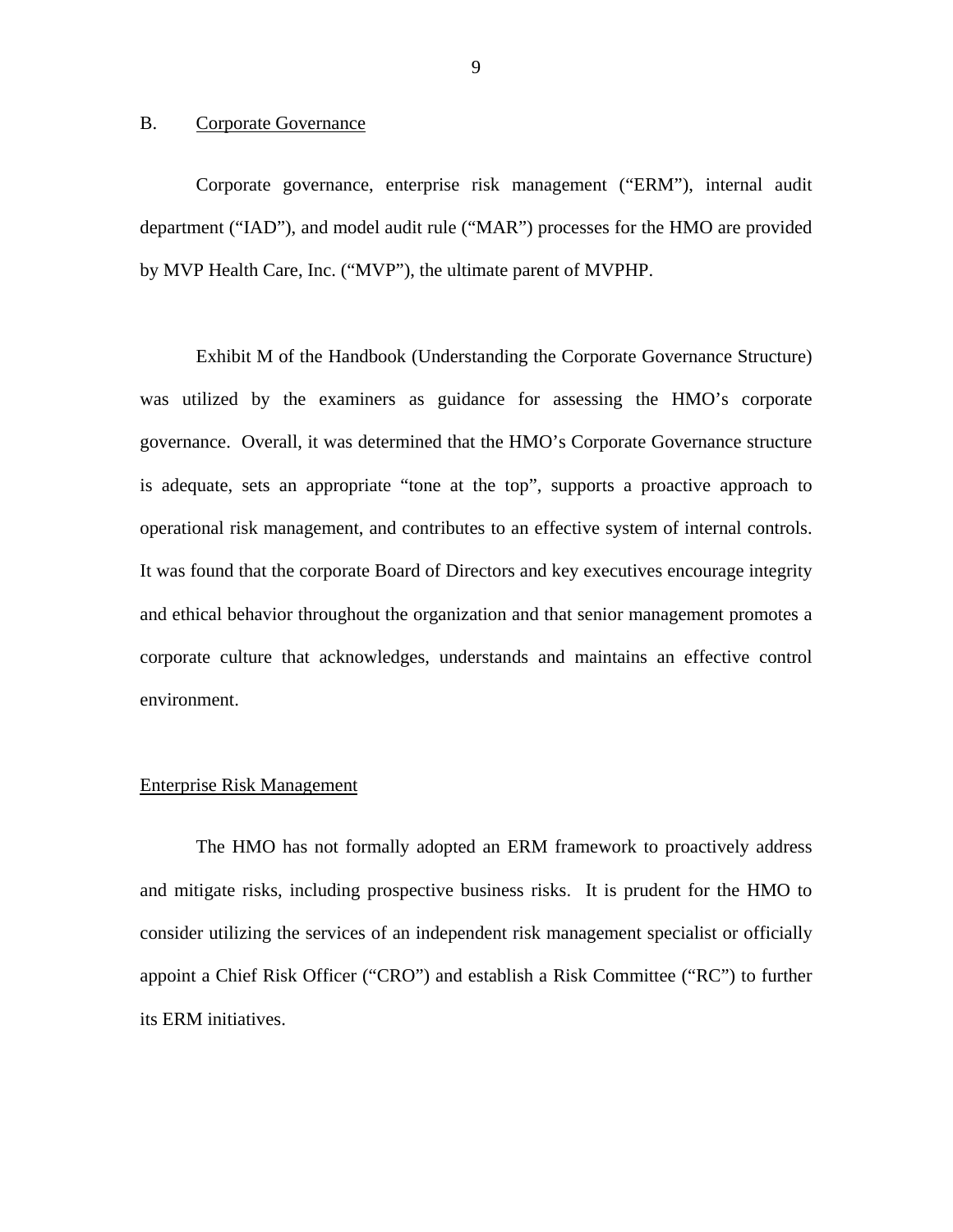It is recommended that the HMO officially appoint a Chief Risk Officer and establish a Risk Committee accountable for the overall ERM function. The RC would report directly to the Board of Directors.

The examiners identified prospective risks to MVPHP, relative to the effects of the Patient Protection and Affordable Care Act and the overall regulatory environment, particularly the HMO Medicare Advantage business that represented 50% of total premiums written in 2010. However, MVP identified these risks and established a government affairs department, to address emerging policy issues within the health insurance industry and those facing MVP and all of its affiliates including MVPHP. As issues are identified, MVP establishes leadership teams to gain an understanding of the impact to MVP. These leadership teams are developed to provide recommendations to the members of the executive team which have the responsibility for MVP's strategy on emerging issues. The leadership teams also work with internal stakeholders to inform them of emerging issues, and the necessary actions needed to support MVP's strategy.

#### **Internal Audit Department**

MVP, the ultimate parent, established an Internal Audit Department to serve all the subsidiaries within its holding company system, including MVPHP. The Audit Committee of the Board of Directors (the "AC"), is comprised entirely of members independent of MVP and MVPHP.

The IAD assists all levels of management by reviewing and testing financial and operational controls and processes established by management to ensure compliance with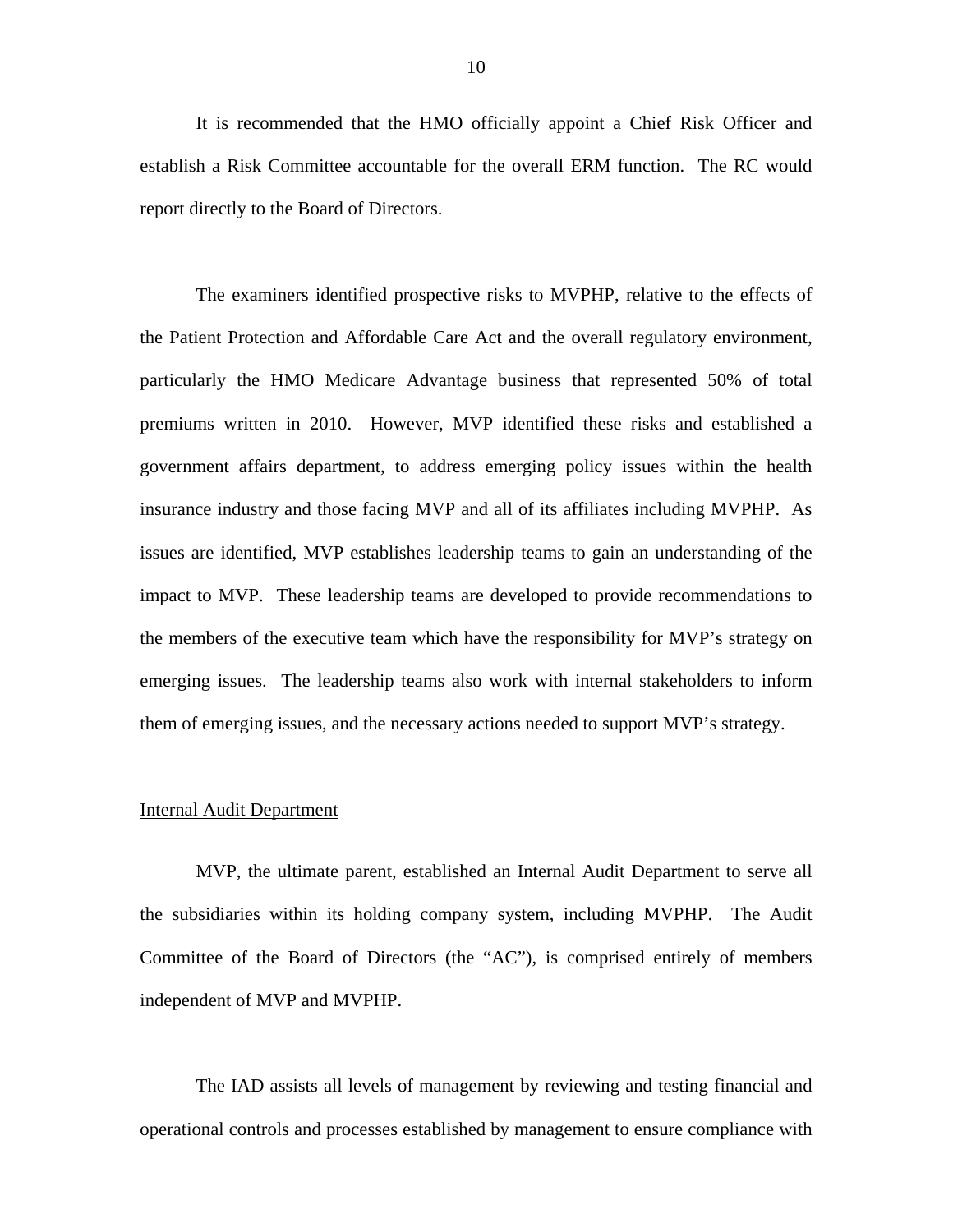laws, regulations and policies. The scope of the IAD program is coordinated with PwC, MVP's independent certified public accountant, to ensure optimal audit coverage and efficiency.

The examiners interview of MVP's Audit Committee chairman as well as the review of the 2008-2010 evaluations of the IAD director revealed that the annual evaluation of the IAD director is prepared and signed by the Chief Financial Officer ("CFO"). Also, the IAD director's compensation is determined by the CFO.

Preferred corporate governance protocols call for the responsibilities and performance of the internal audit department director to be measured by the Audit Committee, to ensure independence from senior management.

This position is supported throughout the audit industry, including specific guidance from organizations such as the American Institute of Certified Public Accountants ("AICPA") and the Institute of Internal Auditors ("IIA").

Per the IIA:

"The internal auditor occupies a unique position, he or she is employed by management but is also expected to review the conduct of management which can create significant tension since the internal auditor's independence from management is necessary for the auditor to objectively assess management's action, but the internal auditor's dependence on management for employment is very clear; and to maintain objectivity, internal auditors should have no personal or professional involvement with or allegiance to the area being audited; and should maintain an un-biased and impartial mindset in regard to all engagements."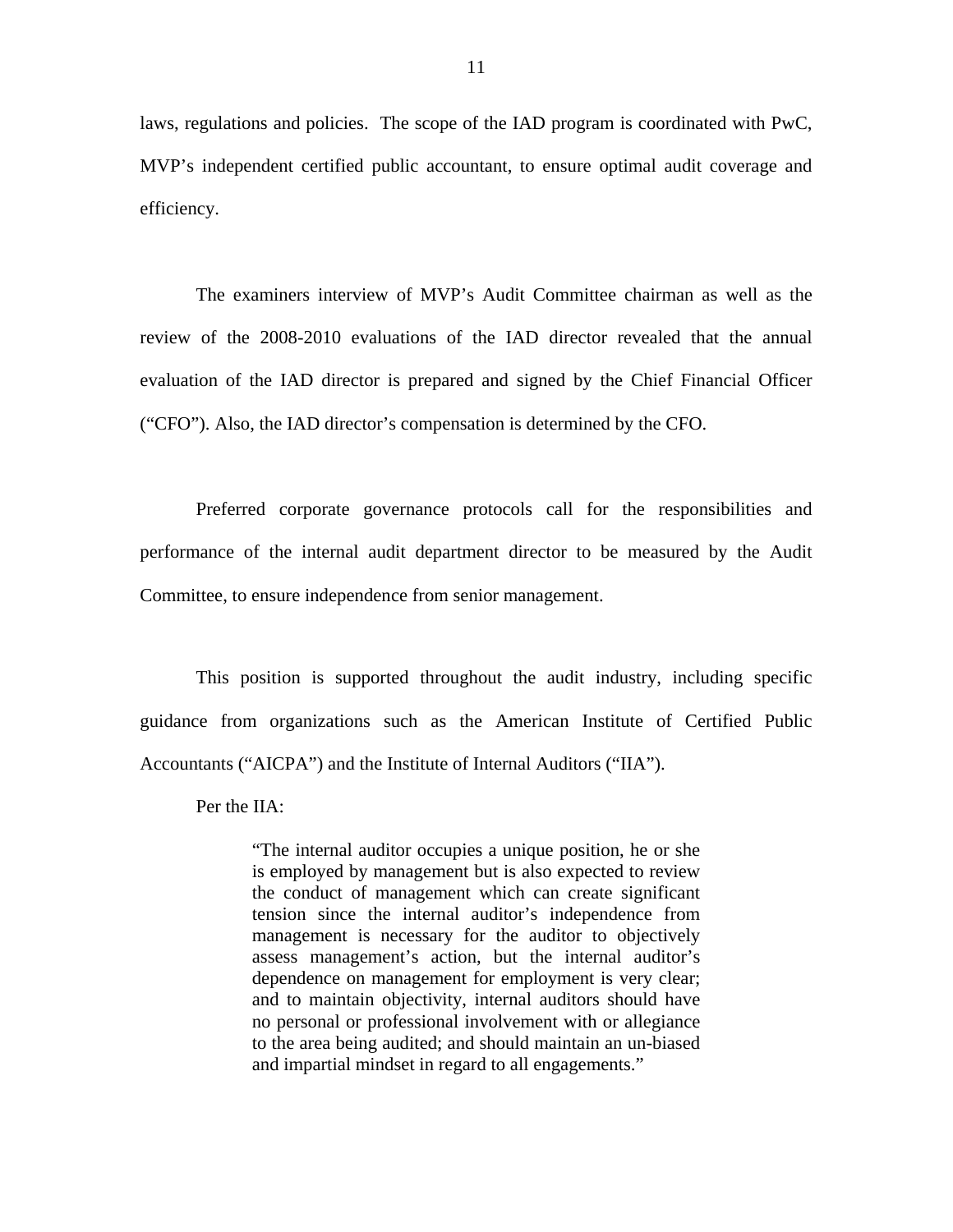In order to enhance the independence of the internal audit function, it is recommended that MVP revise the Internal Audit and Audit Committee charters to clearly indicate that the Audit Committee has primary responsibility for the performance evaluation and compensation of the IAD director.

It is also recommended that MVP Audit Committee maintains documentation to support the Audit Committee's review of the IAD director's performance. Details for the IAD director's compensation should also be included.

#### Model Audit Rule

The HMO's parent, MVPHP Holding Company, Inc., as well as its ultimate parent MVP Health Care, Inc. "MVP" are both non-publicly traded companies and therefore not subject to the Sarbanes-Oxley Act of 2002. However, the ultimate parent and its subsidiaries are subject to the provisions of the Model Audit Rule and therefore are subject to its requirements. The Department's Regulation No. 118 (NYCRR 98) – Audited Financial Statements, represents MAR requirements for the New York regulated entities, including MVPHP. Regulation No. 118 was promulgated on an emergency basis in December 2009 and was effective January 1, 2010.

MVP's management of general controls is applied to all its subsidiaries, which include the HMO. As part of its MAR analysis, the risks from various operations were identified and segregated by operational cycles and entity level controls. In coordination with the HMO's management, risks identified were labeled and, cataloged using specific control codes. The IAD performed its own control testing and accumulated its findings.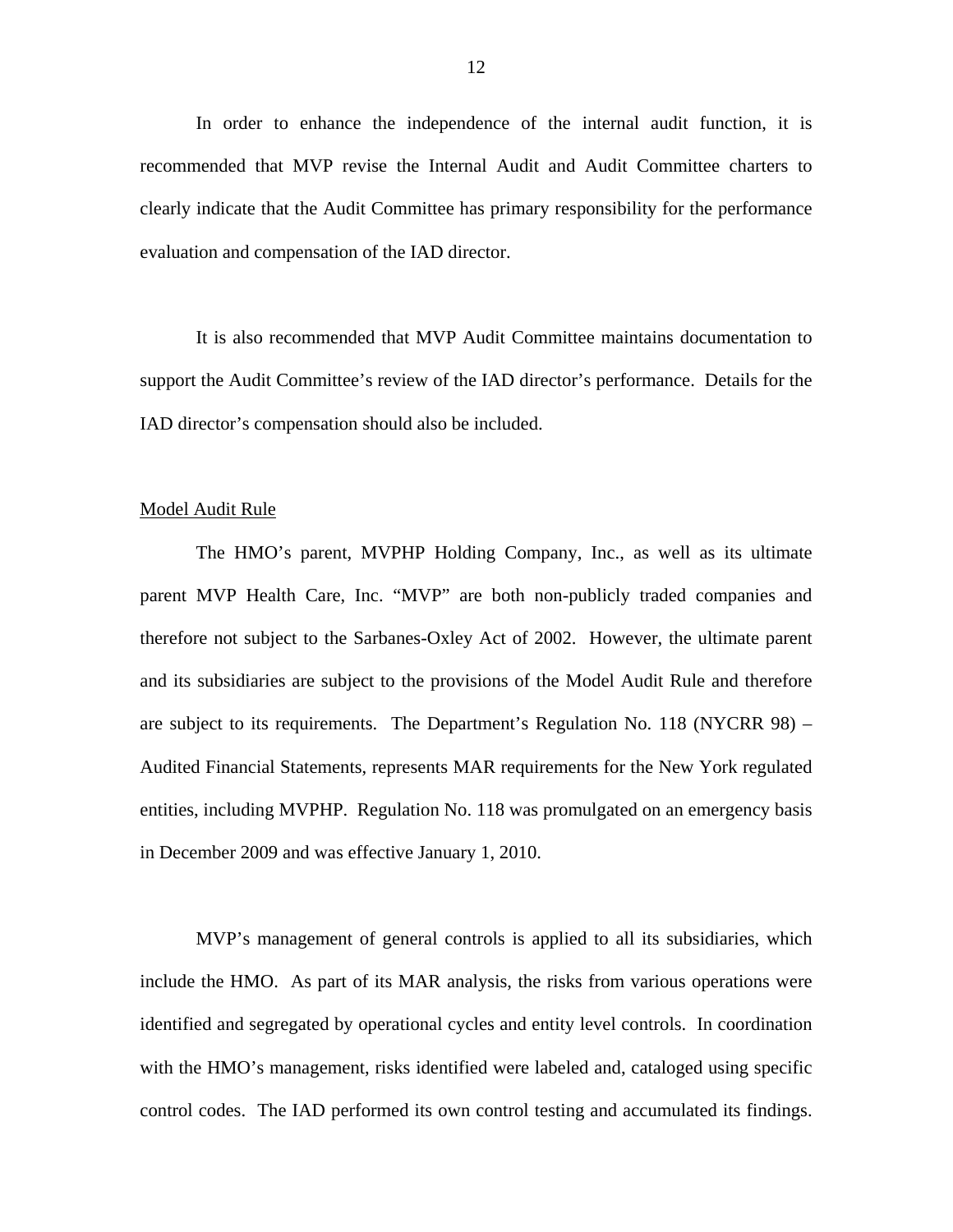<span id="page-14-0"></span>The examiners' review of control testing showed that general controls appear to be working at a satisfactory level. The examiner relied upon work performed by the IAD, as prescribed by the NAIC Handbook.

#### C. Territory and Plan of Operation

The HMO's service area, as stated in its certificate of authority as of December 31, 2010, included the following forty-nine counties in New York State:

| Albany          | Genesee    | Ontario     | St. Lawrence |
|-----------------|------------|-------------|--------------|
| <b>Broome</b>   | Greene     | Orange      | Sullivan     |
| Cayuga          | Hamilton   | Orleans     | Tioga        |
| Chenango        | Herkimer   | Oswego      | Tompkins     |
| Clinton         | Jefferson  | Otsego      | Ulster       |
| Columbia        | Lewis      | Putnam      | Warren       |
| Cortland        | Livingston | Rensselaer  | Washington   |
| Delaware        | Madison    | Rockland    | Wayne        |
| <b>Dutchess</b> | Monroe     | Saratoga    | Wyoming      |
| Erie            | Montgomery | Schenectady | Yates        |
| Essex           | Niagara    | Schoharie   |              |
| Franklin        | Oneida     | Seneca      |              |
| Fulton          | Onondaga   | Steuben     |              |

The HMO contracted with fifteen Independent Practice Associations ("IPAs") to provide a comprehensive prepaid program of health care and the delivery of health services. Each contract is entitled, "IPA Service Agreement" (hereinafter referred to as "the IPA agreements"). According to the IPA agreements, the HMO provides all administrative, marketing, enrollment, financial, accounting, claims processing, management information and other functions necessary, convenient or appropriate for the administration of a comprehensive prepaid health program. Each IPA is responsible for establishing contractual relationships with physicians, health care professionals and other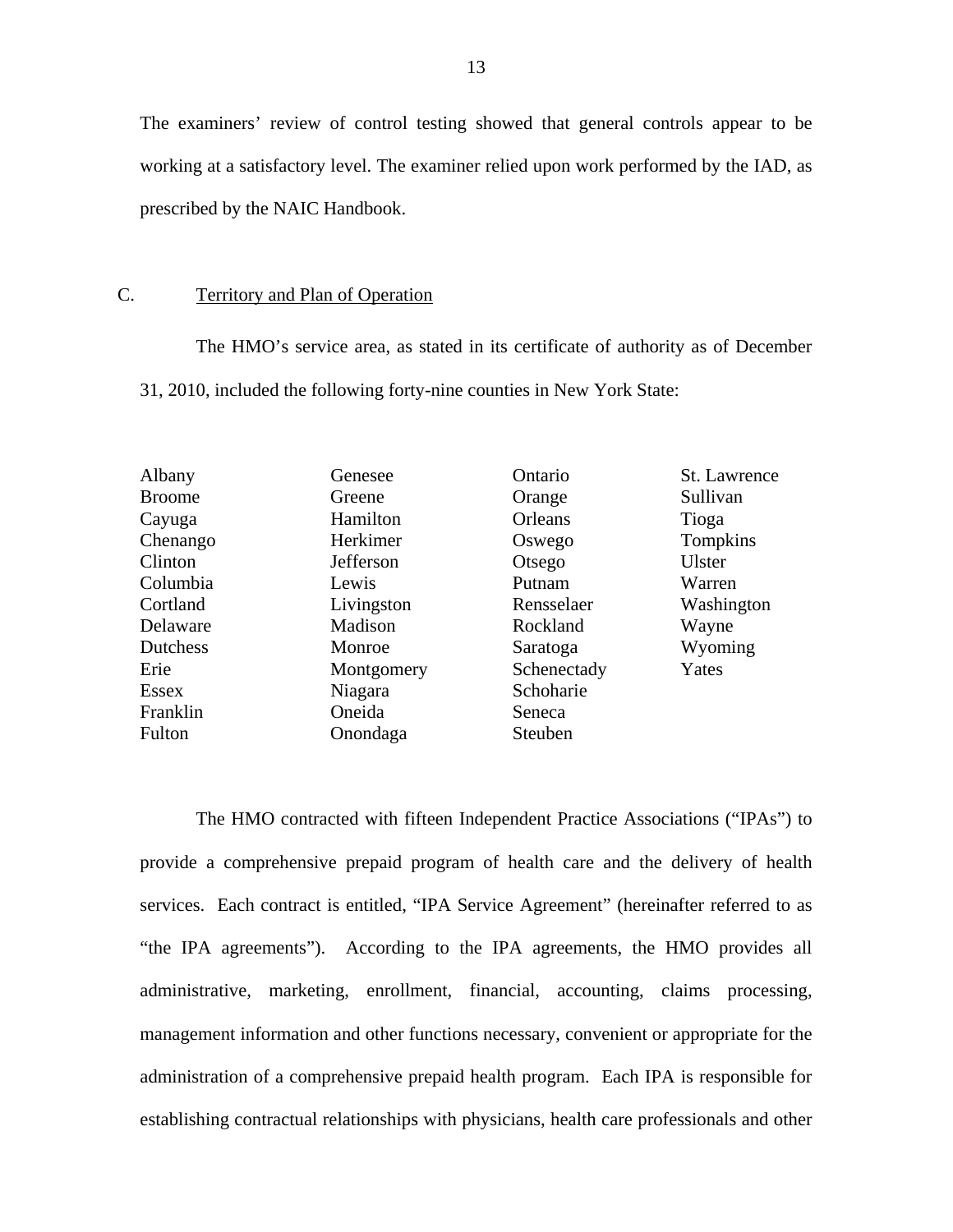providers of health care and for arranging and facilitating the availability and delivery of health services to members of the HMO. The IPA agreements can be categorized as follows:

#### 1. Fee for service agreements

Eight of the IPA agreements are fee-for-service arrangement under which the IPA provides a network of health care providers to the HMO members, and in return the HMO compensates the providers for their services on a fee-for-service basis.

#### 2. Fee for service agreements with a risk sharing component

Two agreements are fee-for-service arrangement under which the IPA provides a network of health care providers to the HMO members, and in return, the HMO compensates the providers for their services on a fee-for-service basis. In addition, MVPHP and the IPA agree on a medical expense target, which represents the total PMPM medical expenses anticipated for each subsequent calendar year for all members who selected the IPA primary care physician. The deficit or gain is shared between the IPA and the HMO.

#### 3. Risk sharing capitation agreements

Four agreements are transfer of risk capitation agreements in accordance with Regulation No 164. These agreements were approved by the Department.

In addition, the HMO entered into a transfer of risk capitation agreement with Genesee Region Preferred Health Network IPA, Inc. on January 1, 2001. This agreement was not submitted to the Department for an approval under Regulation No 164.

On March 20, 1993, the HMO was issued a certificate of authority to transact the business of a Health Maintenance Organization in the State of Vermont. The HMO entered into risk sharing arrangements/capitation agreements with Vermont Managed Care (VMC), United Health Alliance, and Central Vermont PHO to provide health care services to its members throughout the State of Vermont. The examiners were advised by MVPHP that Central Vermont PHO was dissolved as of January 1, 2012. A majority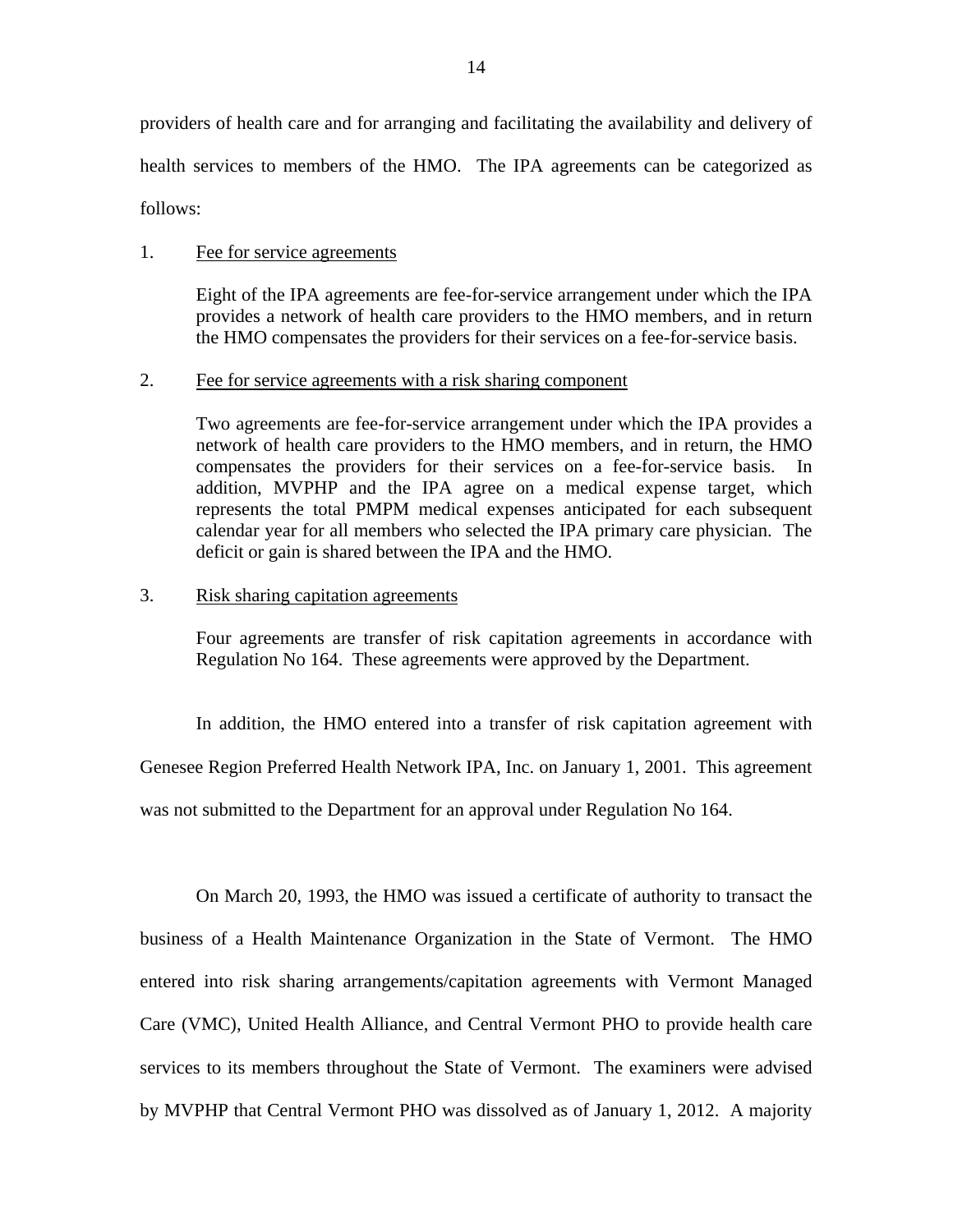of those providers joined VMC and a couple of groups chose direct contracts with MVPHP.

The HMO's enrollment in New York State increased by 100% in 2009 due to MVPHP's merger with RAHMO and by adding other new business. The HMO's New York enrollment declined by 19% in 2010, primarily because of membership migration from HMO products to Exclusive Provider Organization/Preferred Provider Organization products, which were sold through an affiliate, MVPHIC, an accident and health insurer licensed pursuant to Article 42 of the New York Insurance Law. Enrollment as of December  $31<sup>st</sup>$  for the years under examination were as follows:

|                     | 2008              | 2009              | 2010             |
|---------------------|-------------------|-------------------|------------------|
| New York<br>Vermont | 188,803<br>20,769 | 377,298<br>11,835 | 304,083<br>5,662 |
| Total members       | 209,572           | 389,133           | 309,745          |

The following is a breakdown of MVPHP's enrollment, by line of business, for the period covered by this examination:

| Year | <b>HMO</b> | Point<br>Qf<br>Service | Healthy<br>New<br>York | Medicare | Medicaid | Child<br>Health<br>Plus | Family<br>Health<br>Plus | <b>Total</b> |
|------|------------|------------------------|------------------------|----------|----------|-------------------------|--------------------------|--------------|
| 2008 | 163,261    | 21.347                 | 10,345                 | 4,822    | 6.511    | 1,774                   | 1,512                    | 209,572      |
| 2009 | 215,214    | 28,461                 | 10,784                 | 98,974   | 31,004   | 2,005                   | 2.691                    | 389,133      |
| 2010 | 142,610    | 18,966                 | 12,425                 | 98,815   | 31,400   | 2,365                   | 3,164                    | 309,745      |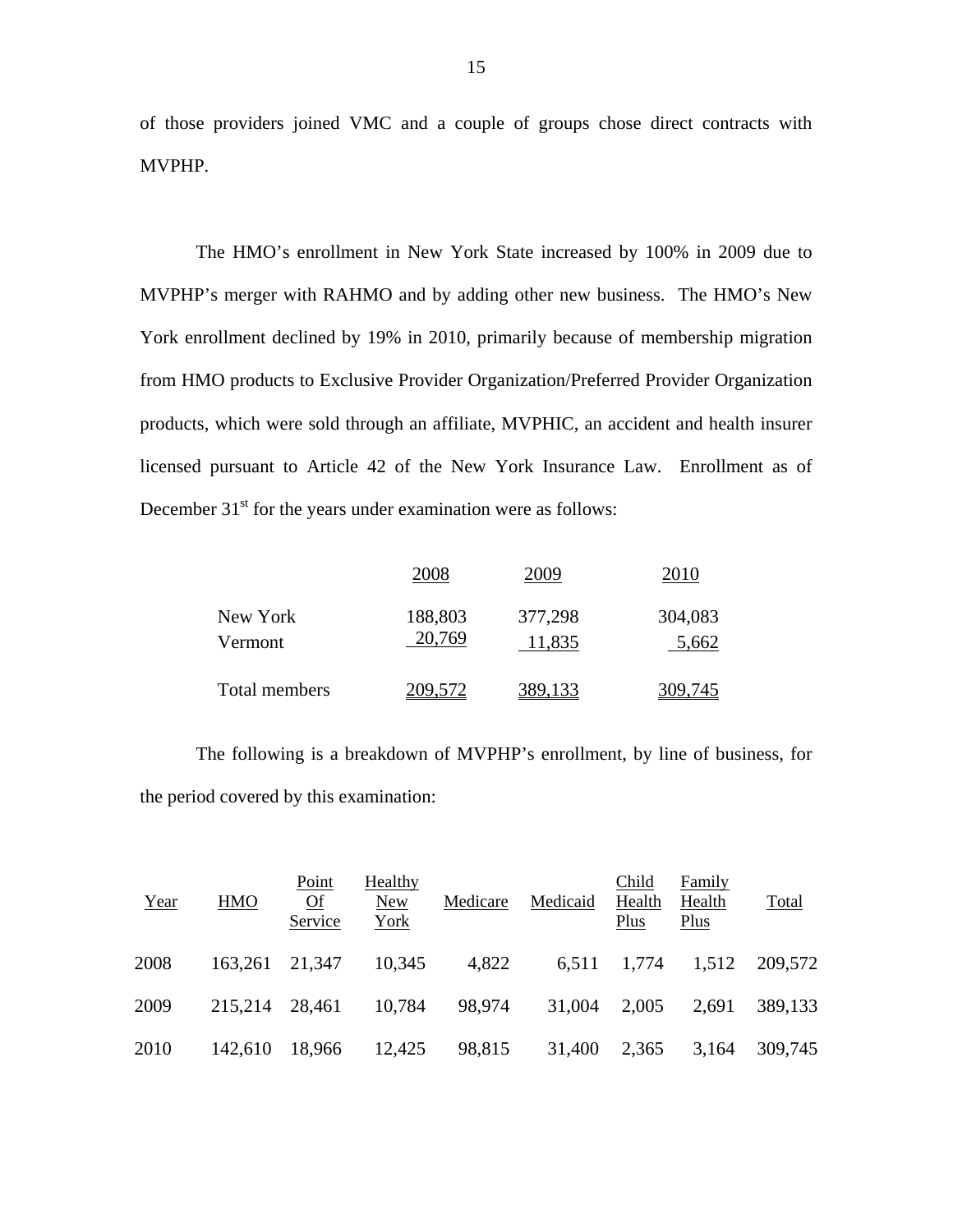<span id="page-17-0"></span>During the examination period, MVPHP solicited business as a direct writer, utilizing in-house licensed agents. The HMO also contracted with licensed brokers for the production of business.

#### D. Reinsurance

At December 31, 2010, the HMO had a reinsurance agreement with Zurich American Insurance HMO, an authorized reinsurer. The agreement requires the reinsurer to pay specified percentages of all eligible hospital and medical service claims paid by the HMO during the contract year, in excess of an annual deductible of \$350,000, of eligible expenses per member, in each agreement year.

#### Excess of loss coverages:

90% of the eligible expenses, in excess of the annual deductible, for each member in the agreement year.

60% of the eligible expenses in excess of the annual deductible, for each member in the agreement year for non-reinsurer approved organ and tissue transplants.

#### Reimbursement maximum:

\$2,000,000 per member, per agreement year.

The reinsurance agreement contained all the required standard clauses, including

the insolvency clause required by Section 1308 of the New York Insurance Law.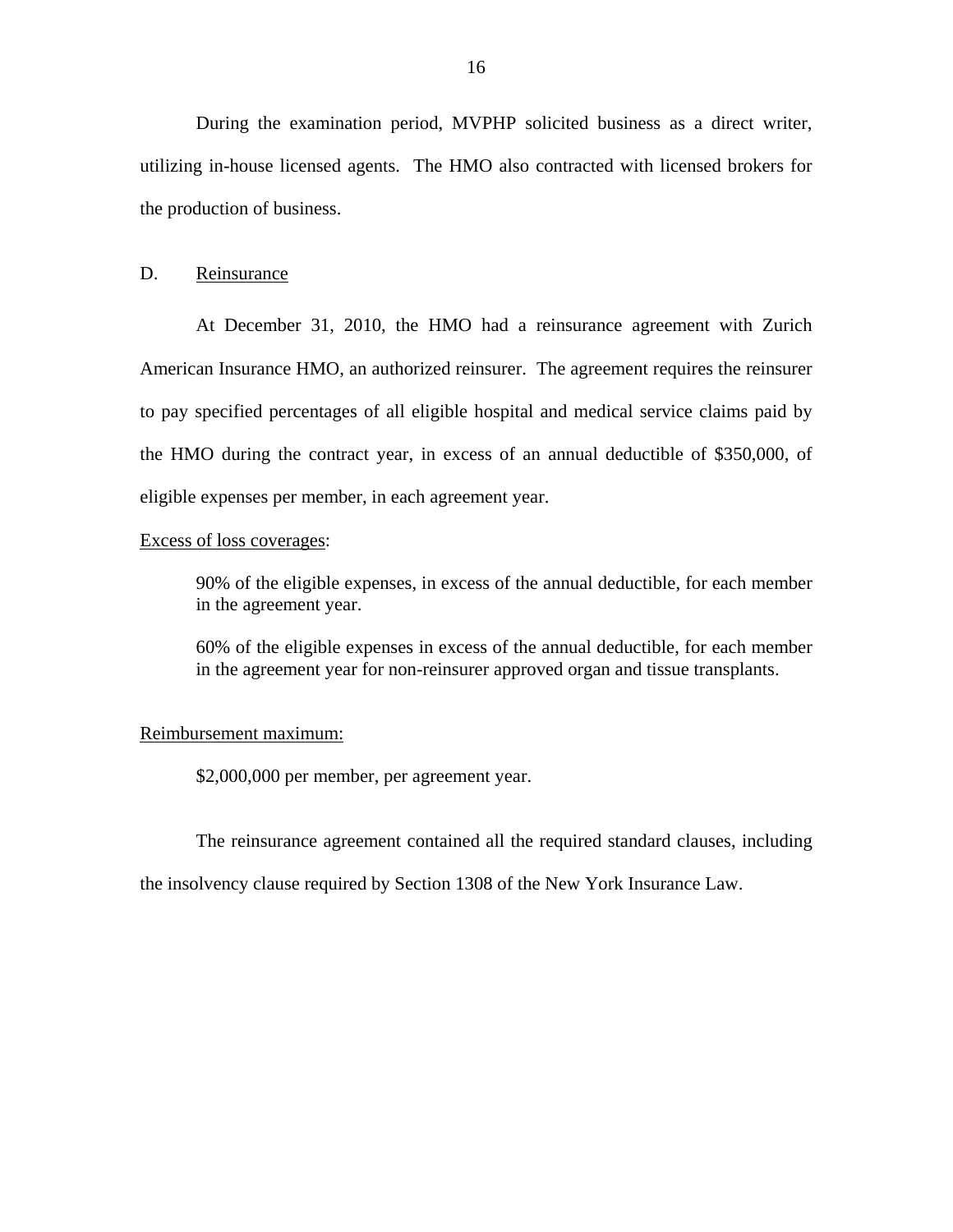#### <span id="page-18-0"></span>E. Holding Company System

The HMO is a wholly-owned subsidiary of MVPHP Holding Company Inc., which is a wholly-owned subsidiary of MVP Health Care, Inc. MVP Health Care, Inc. is the ultimate parent. MVP and its subsidiaries comprise an integrated health benefits insurance and health benefit management holding company system.

On January 6, 2006, MVP Health Plan, Inc., a tax-exempt New York State notfor-profit corporation, licensed as a health maintenance organization to deliver health care services in New York and Vermont, combined with Preferred Care, Inc. ("PC"), a tax-exempt New York State not-for-profit corporation. Under the terms of their agreement and plan of reorganization by and between Preferred Care, Inc. and MVP Health Plan, Inc., PC and the HMO reorganized their respective enterprises under a holding company structure, with the ultimate holding company changed to MVP Health Care, Inc., which now serves as the direct or indirect parent company of all of the former PC affiliates and of the HMO and all of its affiliates.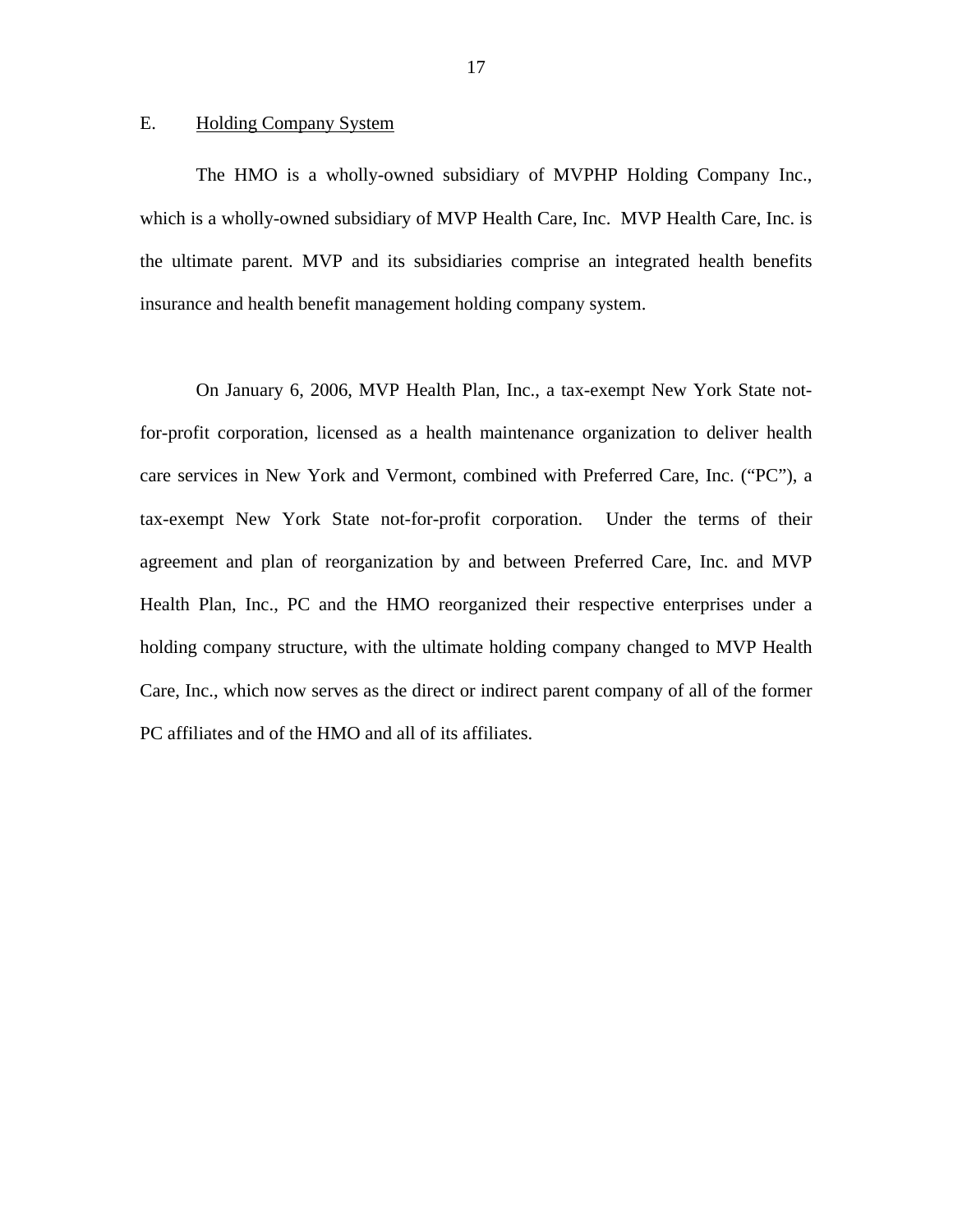The following is the organizational chart of MVP Health Care, Inc. and its subsidiaries as of December 31, 2010:

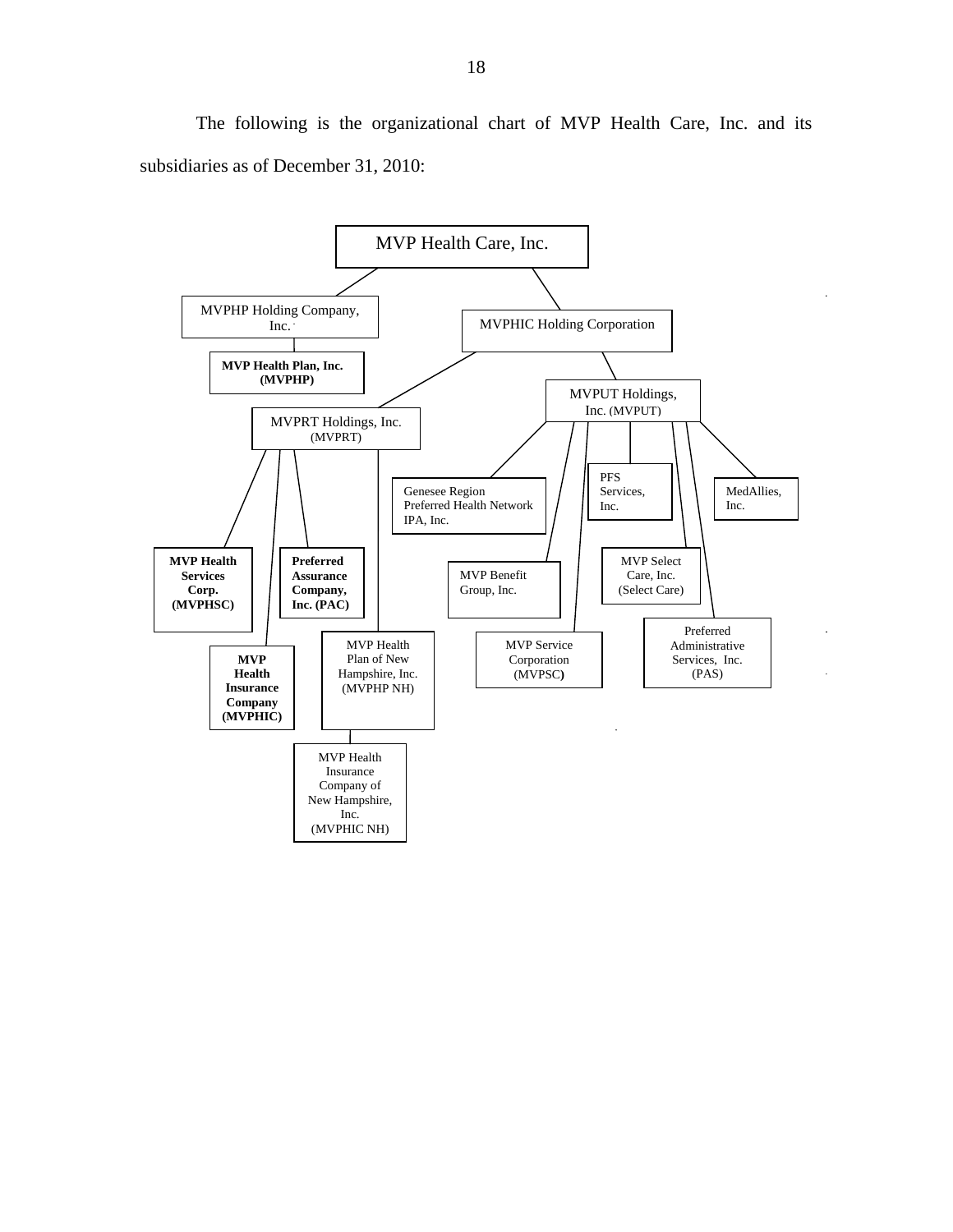#### MVPHP Holding Company, Inc. ("MVPHPHC")

MVPHP Holding Company, Inc. was formed on January 6, 2006 as a not-forprofit corporation, which is controlled by MVP Health Care, Inc., the ultimate parent. With the restructuring that took place in 2006, MVPHPHC became the immediate parent of RAHMO and MVP Health Plan, Inc. Subsequently in 2009 the two HMOs merged.

#### **MVP Health Services Corp. ("MVPHSC")**

MVPHSC is a not-for-profit corporation, licensed under Article 43 of the New York Insurance Law. Prior to January 2002, MVPHSC offered point-of-service (POS) health insurance products. Currently, MVPHSC issues only indemnity dental insurance products. MVPHSC is a subsidiary of MVPRT Holdings, Inc., which is a wholly-owned subsidiary of MVPHIC Holding Corporation. MVPHIC Holding Corporation is a wholly-owned subsidiary of MVP Health Care, Inc.

#### Preferred Assurance Company, Inc. ("PAC")

PAC is licensed to do business within New York State as a non-profit health service corporation pursuant to the provisions of Article 43 of the New York Insurance Law. PAC provides coverage for hospital, medical and other health services for the outof-network component of MVPHP's point-of-service product in the Rochester metropolitan area. PAC markets Preferred Provider Organization (PPO) and Exclusive Provider Organization (EPO) products. PAC is a subsidiary of MVPRT Holdings, Inc.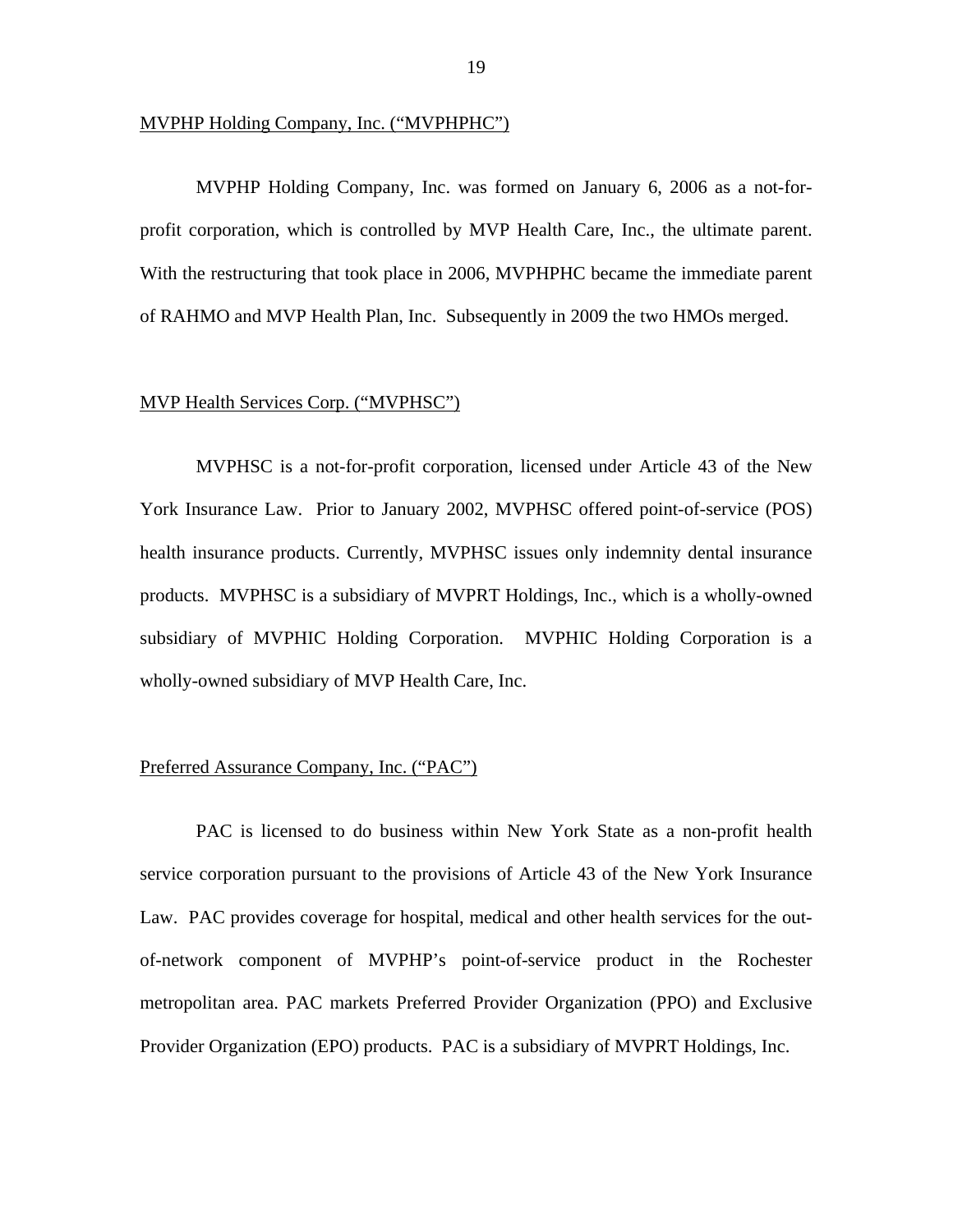#### MVP Health Insurance Company ("MVPHIC")

MVPHIC is a for-profit New York corporation, wholly-owned by MVPRT Holdings Inc., which is a wholly-owned subsidiary of MVPHIC Holding Corporation. MVP Health Care, Inc. is the ultimate parent. MVPHIC was incorporated on April 24, 2000. MVPHIC is licensed in the State of New York as an accident and health insurance company pursuant to Article 42 of the New York Insurance Law. MVPHIC underwrites EPO, PPO, point-of-service (out-of-network) and indemnity only products for large and small groups.

#### MVP Service Corporation ("MVPSC")

The HMO has a management services and consulting agreement with MVP Service Corporation. MVPSC is wholly-controlled by MVPUT Holdings, Inc. MVP Service Corporation's employees perform all the day-to-day operations of the HMO, and charges the HMO for its share of costs based on a contractual cost allocation methodology pursuant to an agreement approved by the Department.

#### Tax Allocation Agreement

MVPHIC Holding Corporation entered into a tax allocation agreement with its affiliates, including the three New York State regulated entities, MVPHIC, MVPHSC and PAC, dated January 6, 2006, as amended on December 22, 2009. The amended agreement complied with the Department's requirements and was approved on January 8, 2010.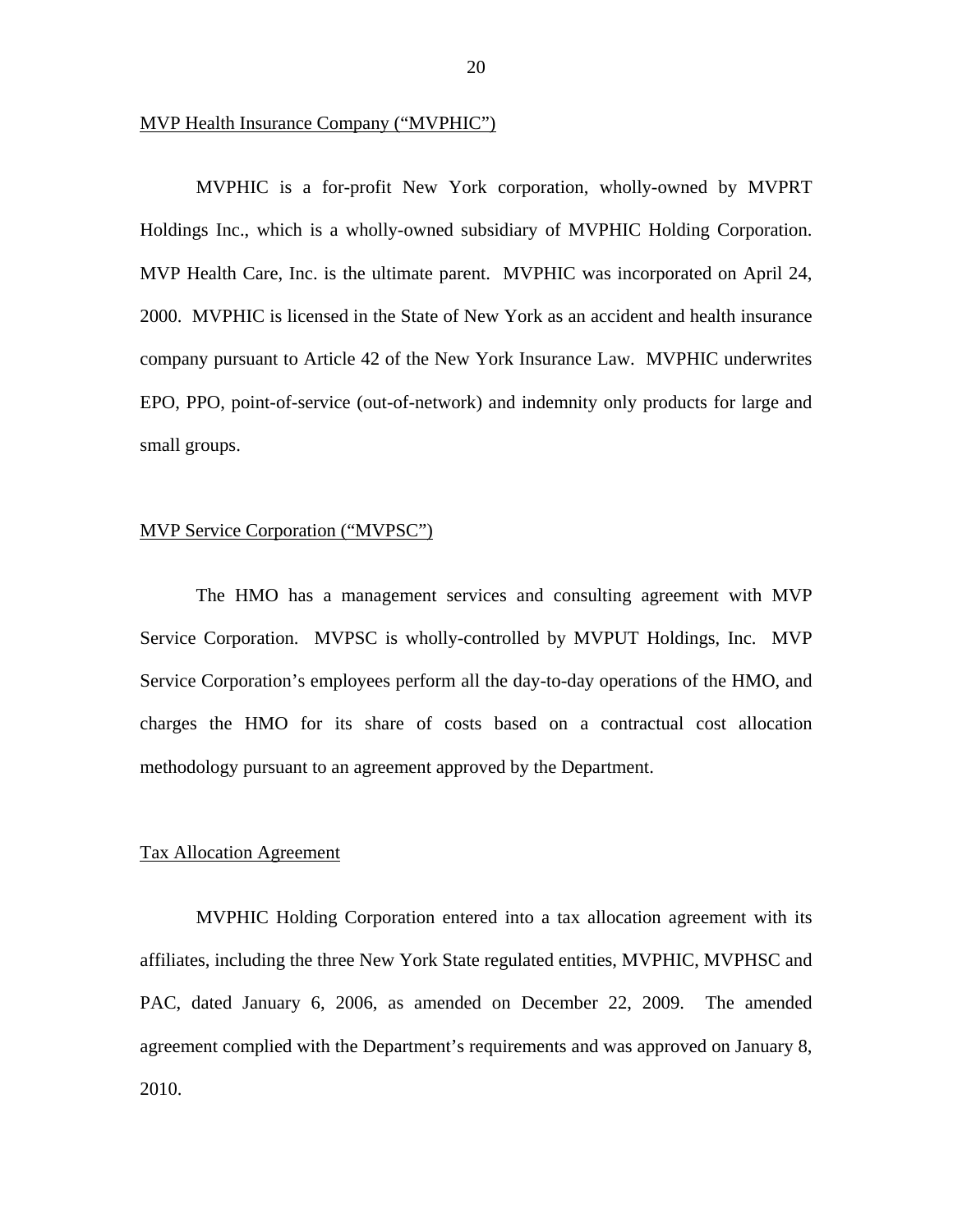#### F. Significant Operating Ratios

The underwriting ratios presented below are on an earned-incurred basis and encompass the three-year period covered by this examination:

|                                 | <b>Amounts</b>  | Percentage |
|---------------------------------|-----------------|------------|
| Claims (net of reins rec.)      | \$5,866,297,304 | 87.4%      |
| Claims adjustment expenses      | 135,693,229     | 2.0%       |
| General administrative expenses | 469,446,918     | 7.0%       |
| Net underwriting gain           | 239,868,803     | 3.6%       |
| Net premiums earned             | \$6,711,306,254 | $.00.0\%$  |

#### G. Premium Refunds

MVPHP reported a loss ratio on its direct pay contracts of 79.0%, in 2010. In each case where the loss ratio for a contract form fails to comply with the eighty-two percent minimum loss ratio, prescribed by New York Insurance Law, a company must issue dividends or credits against future premiums to its direct pay subscribers.

Section 4308(h) (2) of the New York Insurance Law, states in part;

"(2) In each case where the loss ratio for a contract fails to comply with the eighty-two percent minimum loss ratio requirement for direct payment contracts… the corporation shall issue a dividend or credit against future premiums for contract holders with that contract form…"

… All dividends and credits must be distributed by September thirtieth of the year following the calendar year in which the loss ratio requirements were not satisfied..."

It was noted that MVPHP did not provide refunds to its direct pay contract holders until October 6, 2011, including interest, which was after the date (September  $30<sup>th</sup>$ ) specified in Section 4308(h)(2) of the New York Insurance Law.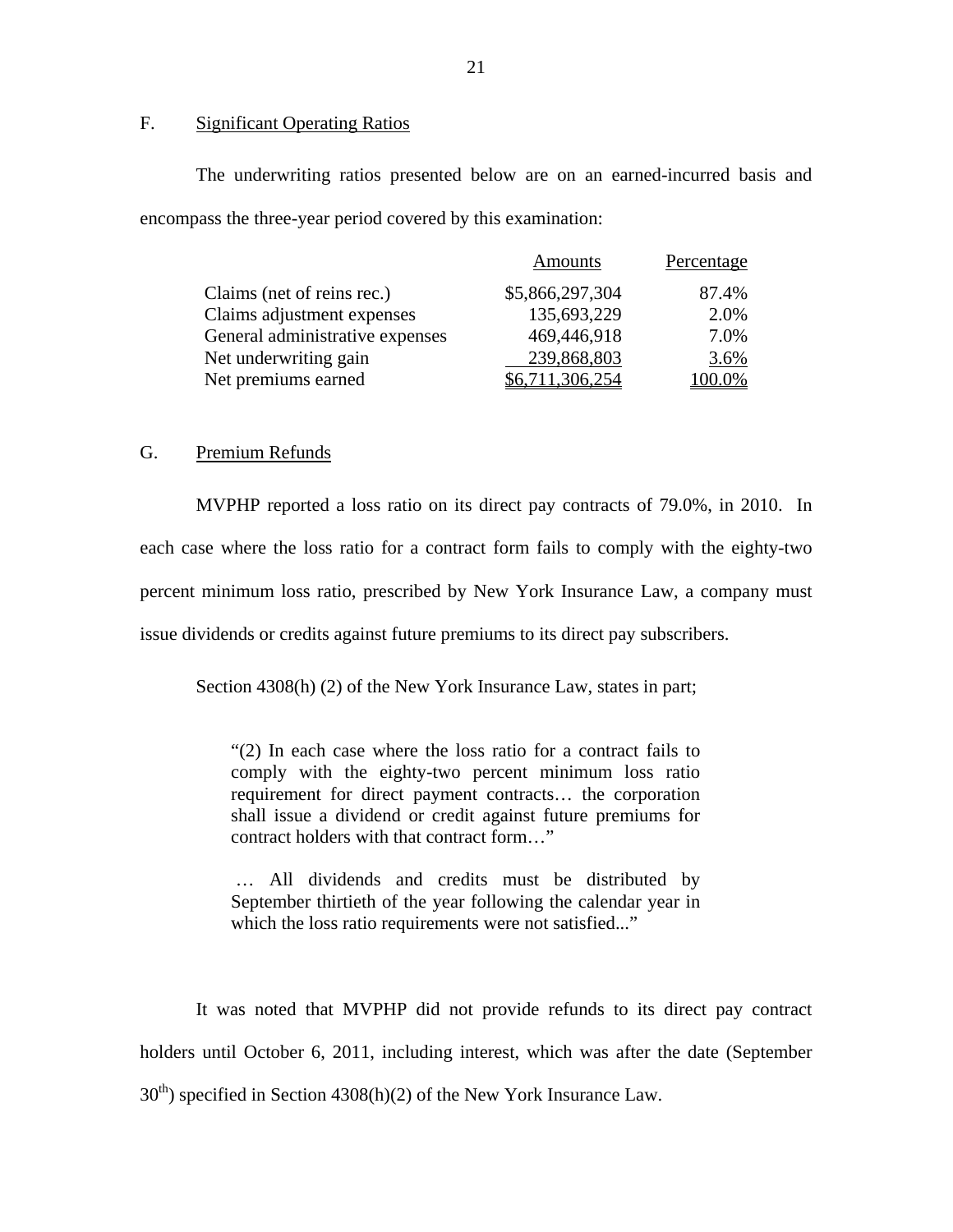<span id="page-23-0"></span>It is recommended that the HMO issue premium dividends or credits in the timeframe required by Section 4308(h) (2) of the New York Insurance Law.

#### H. Capitation Agreements

The examiner reviewed a medical service agreement between Rochester Area Health Maintenance Organization, Inc. ("RAHMO") and Genesee Region Preferred Health Network IPA, Inc. ("PHN"), effective January 2001. On May 1, 2009, MVPHP merged with RAHMO; resulting in MVPHP being the surviving corporation. In accordance with the medical service agreement, Article X. Miscellaneous, Section 10.1. "Assignment", this agreement is binding upon the parties successors and assigns.

The HMO's implementation of this agreement includes the following:

- On the last day of the month, MVPHP books a monthly capitation fee per member/per month to PHN. The capitation fee is booked through an intercompany account on the general ledger as "Due to PHN".
- During the month, the HMO only transfers to PHN's bank account, the amount of claim checks presented to PHN bank for payment
- The HMO did not report a claims unpaid liability on its annual statement for claims associated with this agreement.

Part 101.3 of Department Regulation No. 164 (11 NYCRR 101.3(a)), states in

part:

"(a) The term "capitation" or "capitation arrangement" shall mean contractually based prepayments (any payments made prior to the last day of the month shall be deemed a prepayment of the entire month's capitation) made to a health care provider."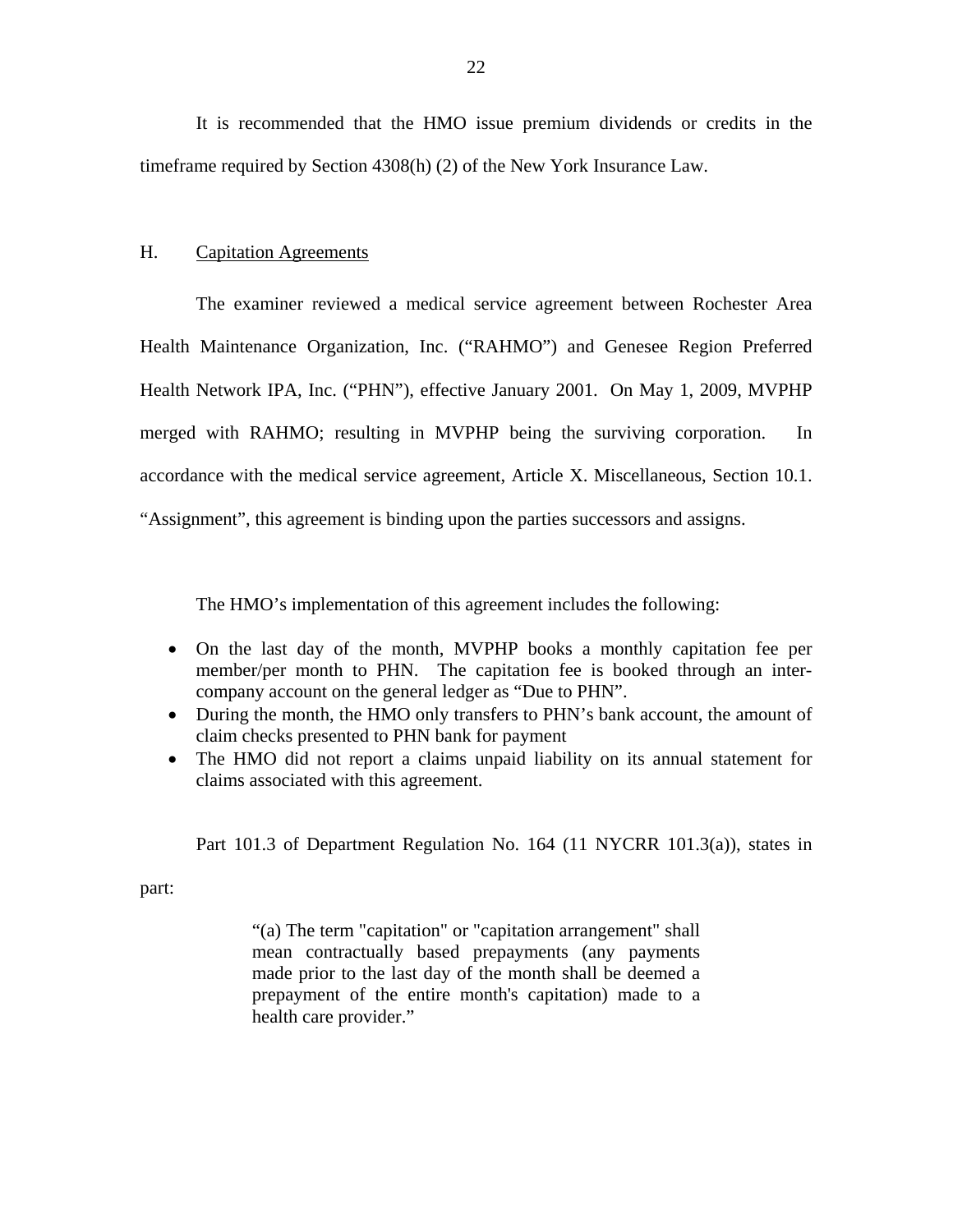Also, Part 101.4 of Department Regulation No. 164 (11 NYCRR 101.4(b)), states in part:

> "(b) Notwithstanding any agreement to the contrary, the insurer retains full financial risk on a prospective basis for the provision of health care services…. All insurers retain ultimate liability under these circumstances."

In addition, Part 101.3 of Department Regulation No. 164 (11 NYCRR 101.3(c)),

states in part:

"(c) An insurer who uses a capitation arrangement to transfer all or part of its financial risk to a health care provider must do so by means of a contract approved by the superintendent…"

MVPHP did not comply with the prepayment requirements and the agreement was not filed and approved by the Department. The examiner determined that the capitation agreement between MVPHP and PHN does not qualify as a "transfer of risk" under Department Regulation No. 164.

No change was made to the financial statements contained herein, due to the immateriality of the amounts.

If MVPHP elects to use such agreement to "transfer risk", it is recommended that MVPHP submit the agreement to the Department for review with a letter specifically requesting the Department's approval of the agreement, as required by Department Regulation No. 164.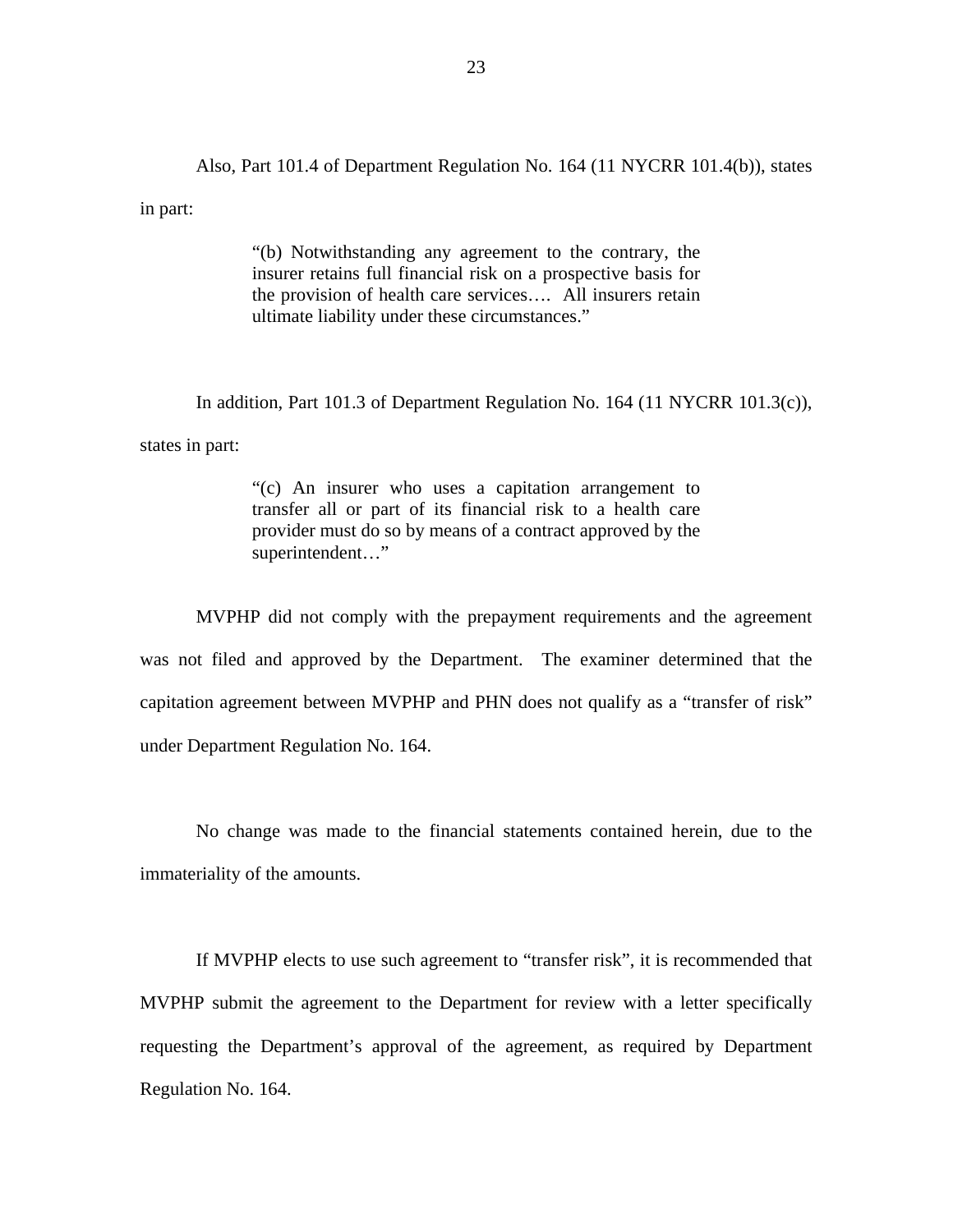# **3. FINANCIAL STATEMENTS**

# A. Balance Sheet

The following shows the assets and liabilities as determined by this examination. This statement is the same as the balance sheet filed by the HMO as of December 31, 2010.

|                                                                  | Examination          | HMO                  |
|------------------------------------------------------------------|----------------------|----------------------|
| Assets                                                           |                      |                      |
| <b>Bonds</b>                                                     | \$186,799,334        | \$186,799,334        |
| Common stocks                                                    | 43,521,306           | 43,521,306           |
| Cash and short-term investments                                  | 69,325,059           | 69,325,059           |
| Receivables for securities                                       | 147,130              | 147,130              |
| Aggregate write-ins for invested<br>assets (Section 1307 loan to |                      |                      |
| MVPHIC)                                                          | 47,000,000           | 47,000,000           |
| Investment income due and<br>accrued                             | 1,955,225            | 1,955,225            |
| Uncollected premiums                                             | 65,926,471           | 65,926,471           |
| Amounts recoverable from<br>reinsurers                           | 14,660,775           | 14,660,775           |
| Electronic data processing<br>equipment and software             | 9,757,255            | 9,757,255            |
| Furniture and equipment                                          | $\theta$             | $\Omega$             |
| Receivable from parent and<br>affiliates                         | 53,551,503           | 53,551,503           |
| Health care receivable                                           | 34,750,984           | 34,750,984           |
| Aggregate write-ins for other                                    |                      |                      |
| than invested assets                                             | 1,376,963            | 1,376,963            |
| <b>Total assets</b>                                              | <u>\$528,772,005</u> | <u>\$528,772,005</u> |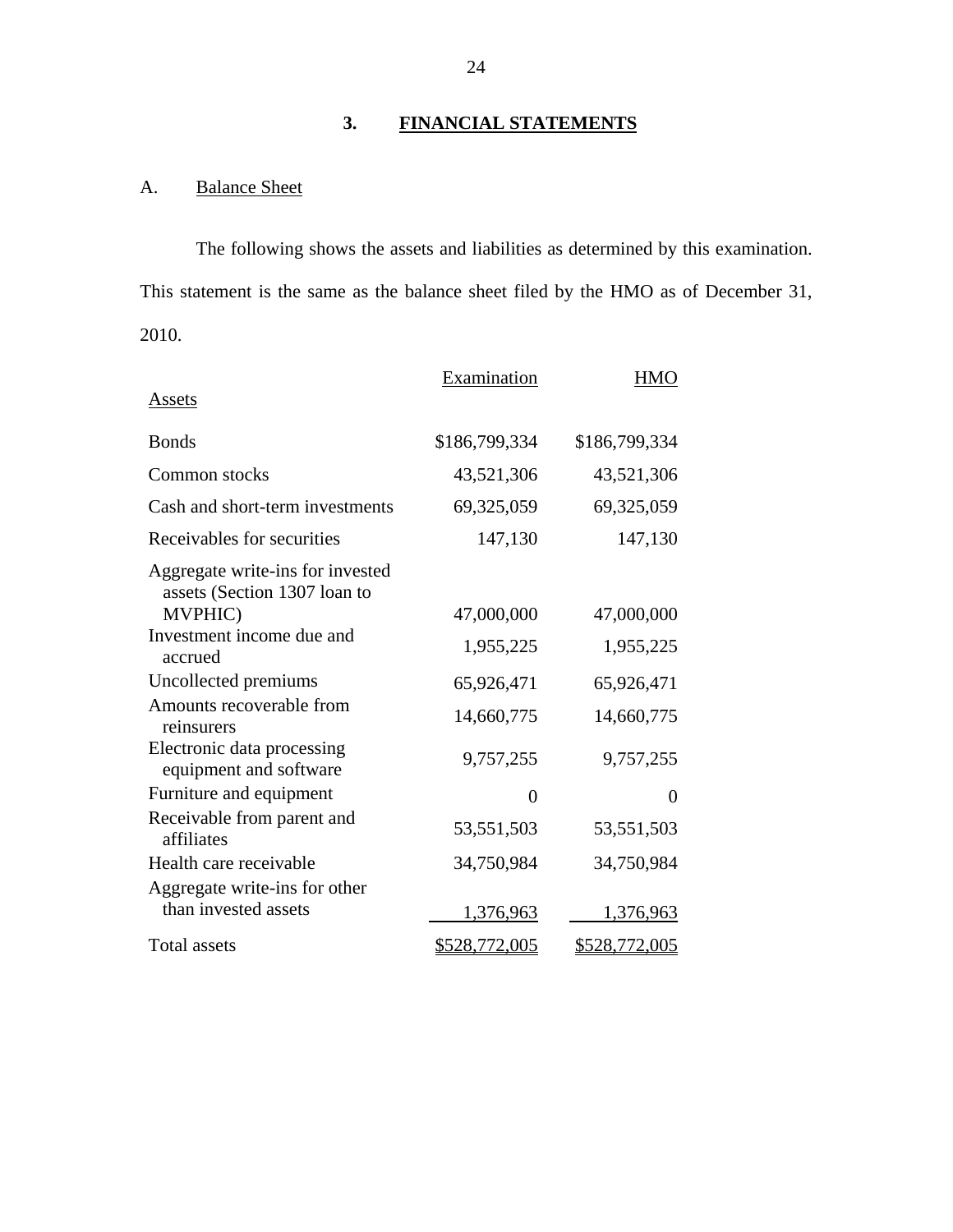| Liabilities                                                     | Examination   | <b>HMO</b>    |
|-----------------------------------------------------------------|---------------|---------------|
| Claims unpaid                                                   | \$126,535,583 | \$126,535,583 |
| Accrued medical incentive pool                                  | 6,149,746     | 6,149,746     |
| Unpaid claim adjustment<br>expenses                             | 3,325,000     | 3,325,000     |
| Aggregate health policy reserves                                | 159,390       | 159,390       |
| Premiums received in advance<br>General expenses due and        | 4,093,579     | 4,093,579     |
| accrued                                                         | 17,100,949    | 17,100,949    |
| Current federal tax payable and<br>interest thereon on realized |               |               |
| capital gains                                                   | 2,474,976     | 2,474,976     |
| Amounts due to affiliates                                       | 39,127,369    | 39,127,369    |
| Payable for securities                                          | 10,849        | 10,849        |
| <b>Total liabilities</b>                                        | \$198,977,441 | \$198,977,441 |
| Capital and surplus                                             |               |               |
| New York contingency reserves                                   | \$217,835,151 | \$217,835,151 |
| Vermont statutory reserves                                      | 1,299,195     | 1,299,195     |
| Unassigned funds (surplus)                                      | 110,660,218   | 110,660,218   |
| Total capital and surplus                                       | \$329,794,564 | \$329,794,564 |
| Total liabilities, capital and<br>surplus                       | \$528,772,005 | \$528,772,005 |

Note: The Internal Revenue Service has not conducted any audits of the income tax returns filed on behalf of the HMO during the period under this examination. The examiner is unaware of any potential exposure of the HMO to any further tax assessment and no liability has been established herein relative to such contingency.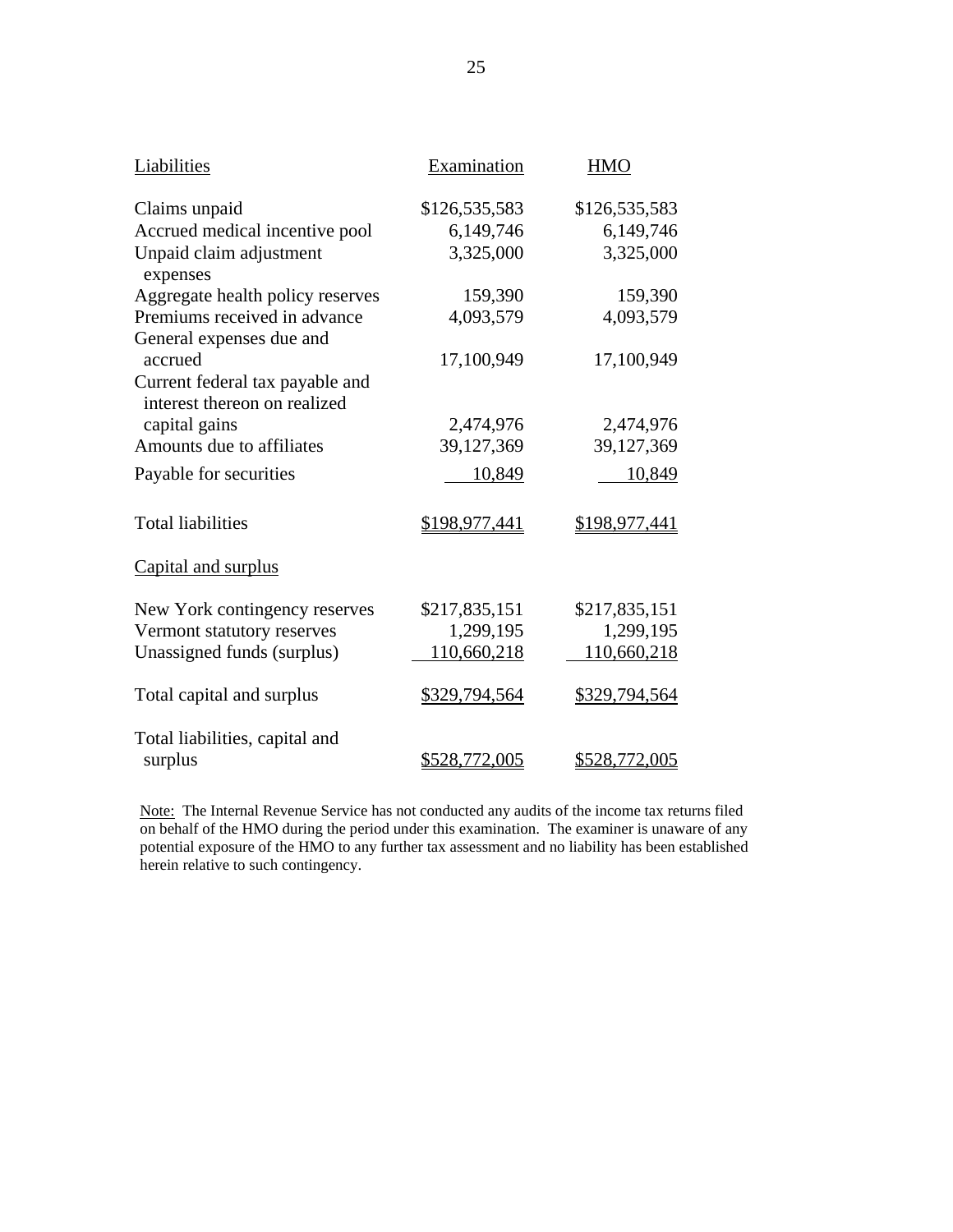# B. Statement of Revenue and Expenses and Change in Capital and Surplus

Capital and surplus increased by \$7,740,867 during the three-year examination period, January 1, 2008 through December 31, 2010, detailed as follows:

# Revenue

| Net premium income                         | \$6,711,306,254 |                      |
|--------------------------------------------|-----------------|----------------------|
| Net investment income                      | 42,387,635      |                      |
| Net realized capital gain                  | 3,942,836       |                      |
| Other income (loss)                        | (3,736,288)     |                      |
| Total revenue                              |                 | \$6,753,900,437      |
| <b>Expenses</b>                            |                 |                      |
| Hospital/medical benefits                  | 4,666,501,799   |                      |
| Other professional services                | 109,526,446     |                      |
| Emergency room and out of area             | 231,331,930     |                      |
| Prescription drugs                         | 808,536,484     |                      |
| Aggregate write-ins for other hospital and |                 |                      |
| medical                                    | 84, 325, 573    |                      |
| Incentive pool, withhold adjustments and   |                 |                      |
| bonus amount                               | 7,133,390       |                      |
| Reinsurance recoveries                     | (41,058,318)    |                      |
| Claim adjustment expenses                  | 135,693,229     |                      |
| General administrative expenses            | 469,446,918     |                      |
| Total expenses                             |                 | 6,471,437,451        |
| Net income before federal income taxes     |                 | 282,462,986          |
| Federal income taxes incurred              |                 | 110,041              |
| Net income                                 |                 | <u>\$282,352,945</u> |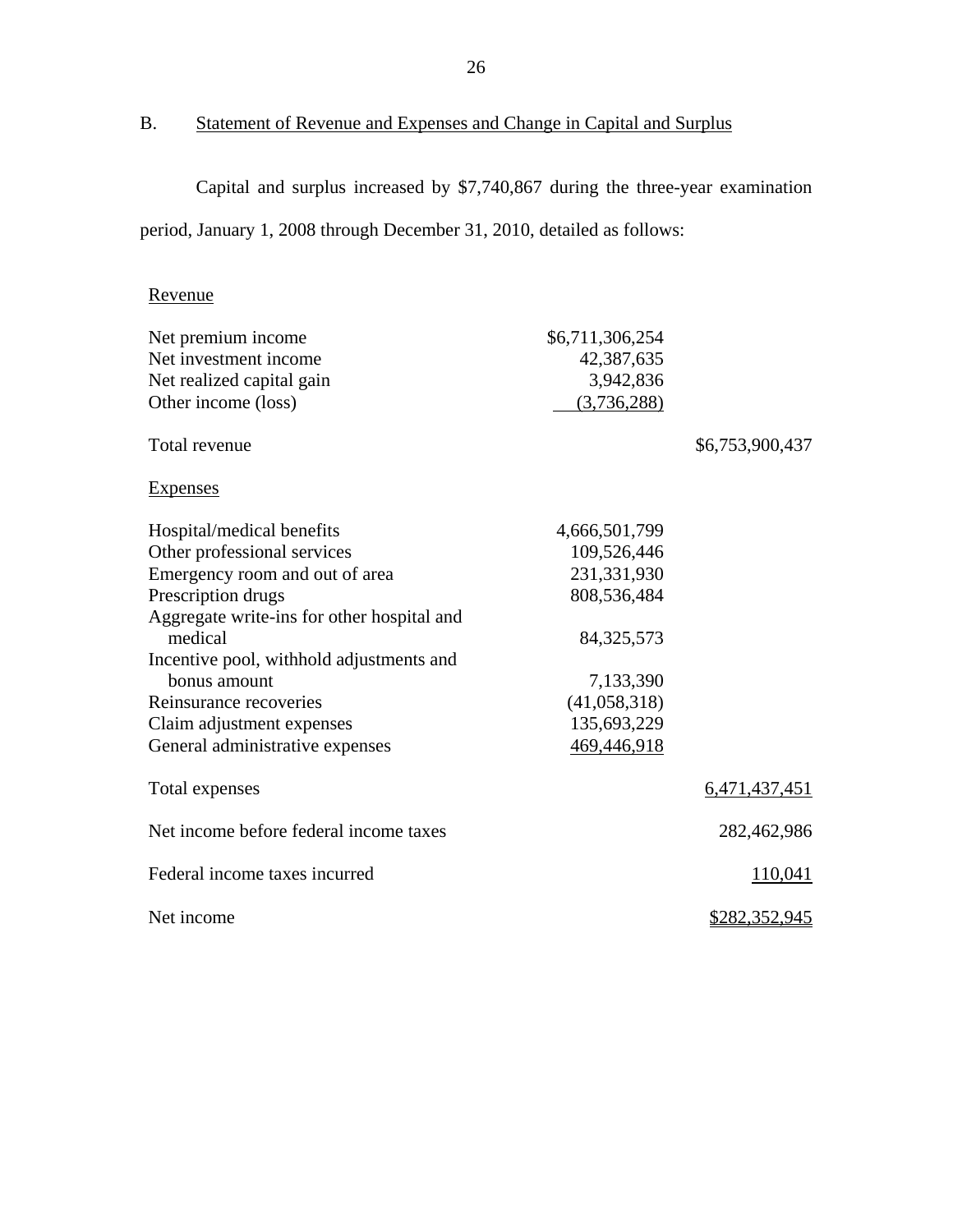Change in Capital and Surplus Account

| Capital and surplus, per report on<br>examination, as of December 31, 2007 | Gains in<br><b>Surplus</b> | Losses in<br><b>Surplus</b> | \$322,053,697        |
|----------------------------------------------------------------------------|----------------------------|-----------------------------|----------------------|
| Net income                                                                 | \$282,352,945              |                             |                      |
| Change in net unrealized capital gains                                     | 1,552,574                  |                             |                      |
| Change in net unrealized foreign                                           |                            |                             |                      |
| exchange capital gain                                                      | 850,663                    |                             |                      |
| Change in non-admitted assets                                              |                            | \$2,293,505                 |                      |
| Dividend to MVPHP Holding                                                  |                            |                             |                      |
| Company, Inc.                                                              |                            | 10,700,000                  |                      |
| Dividend to MVP Health Care, Inc.                                          |                            | 212,875,000                 |                      |
| Cash Transfer to MVP Health Care, Inc.                                     |                            | 30,000,000                  |                      |
| Aggregate write-ins                                                        |                            | 1,797,330                   |                      |
| Section 1307 MVPHIC loan                                                   |                            |                             |                      |
| forgiveness                                                                |                            | 18,000,000                  |                      |
| Tax adjustment                                                             |                            | 1,349,480                   |                      |
| Total gains and losses                                                     | \$284,756,182              | \$277,015,315               |                      |
| Net increase in capital and surplus                                        |                            |                             | 7,740,867            |
| Capital and surplus, per report on                                         |                            |                             |                      |
| examination, as of December 31, 2010                                       |                            |                             | <u>\$329,794,564</u> |

#### **4. CLAIMS UNPAID**

The examination liability of \$126,535,583 is the same as the amount reported by the HMO in its 2010 filed annual statement. The examination analysis was conducted in accordance with generally accepted actuarial principles and practices and was based on statistical information contained in the HMO's internal records and its filed annual statements as verified by the examiner.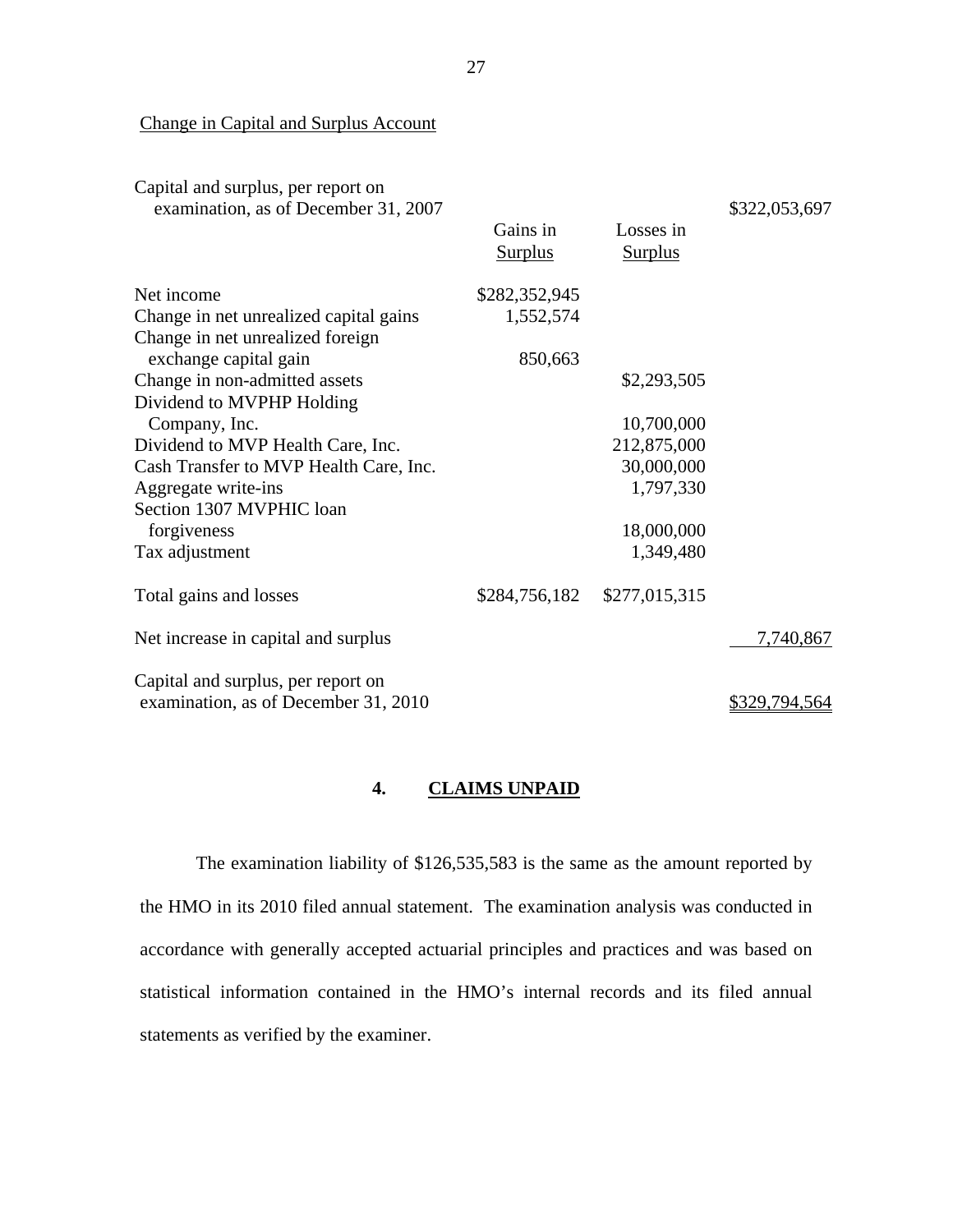The examination reserve was based upon actual claims payments made through a point in time, plus an estimate for claims remaining unpaid at that date. Such estimate was calculated based on actuarial principles, which utilized the HMO's experience in projecting the ultimate cost of claims incurred on or prior to December 31, 2010.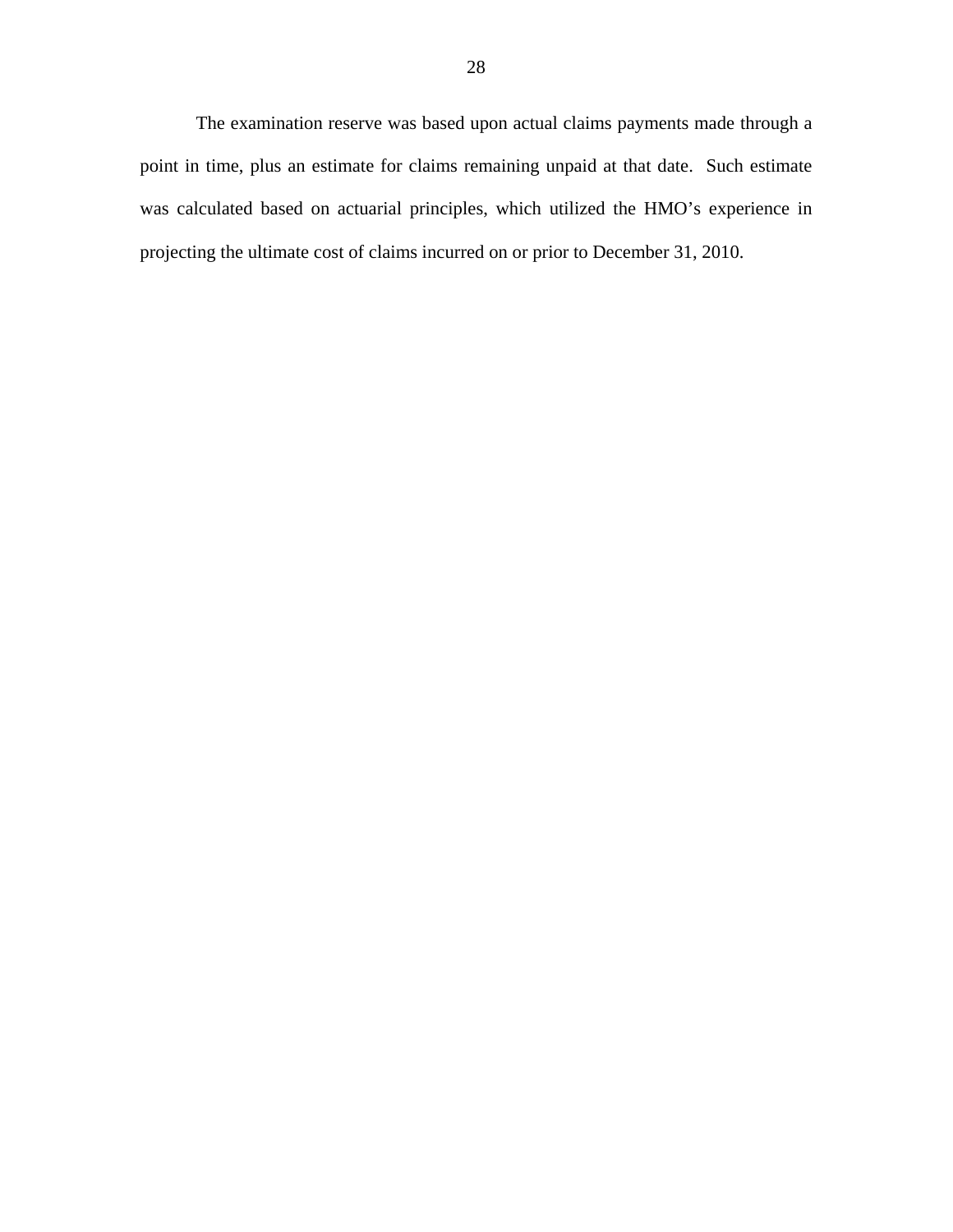#### **5. COMPLIANCE WITH PRIOR REPORT ON EXAMINATION**

The prior report on examination included four (4) recommendations detailed as follows (page number refers to the prior report on examination):

#### **ITEM NO. PAGE NO**.

## **Allocation of Expenses**

A. Allocation of Expenses<br>i It is recommended that the HMO comply with the requirements of NAIC SSAP 70.6 and Part 106.6 of New York Insurance Department Regulation No. 30 by maintaining proper records to support the allocation percentage used. 24

The HMO has complied with this recommendation.

ii. It is recommended that MVPHP apply the guidelines of NAIC SSAP 70 and Part 105.25(b) of New York Insurance Department Regulation 30 by reporting in its annual statement only the expenses applicable to it. 25

The HMO has complied with this recommendation.

iii. It is recommended that the HMO apply the NAIC SSAP 70 and Department Regulation 30 by revising and updating its expense allocation methodology in order to reflect an appropriate allocation among the proper annual statement expense groupings within the underwriting and investment exhibit of the HMO's annual statement. 26

The HMO has complied with this recommendation.

**Abandoned Property** 

B. Abandoned Property<br>It is recommended that the HMO comply with the publishing of requirements of Section 1316 (3) of the New York Abandoned Property Law.

27

The HMO has complied with this recommendation.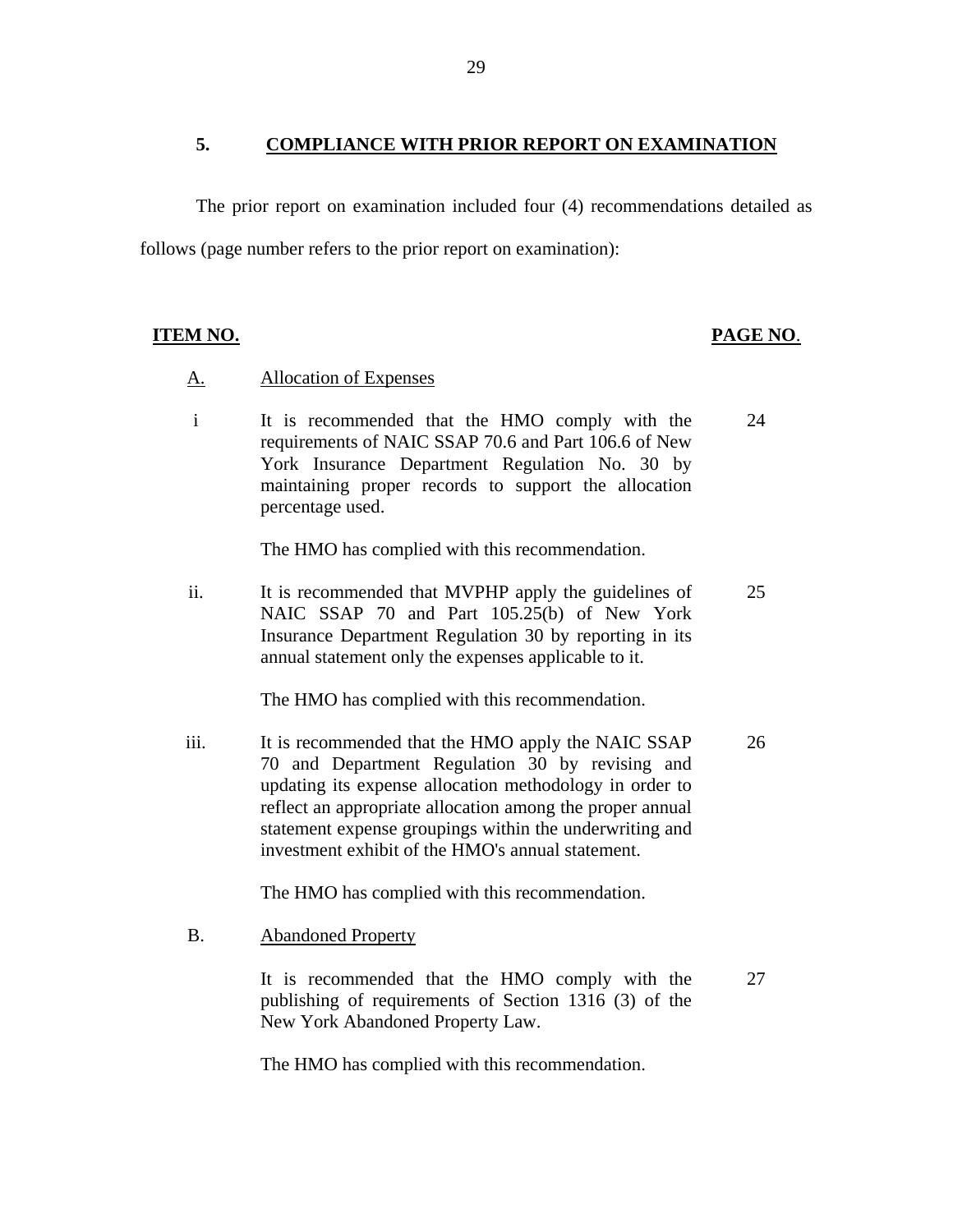#### **6. SUMMARY OF COMMENTS AND RECOMMENDATIONS**

#### **ITEM NO. PAGE NO**.

**Enterprise Risk Management** 

A. Enterprise Risk Management<br>It is recommended that the HMO officially appoint a Chief Risk Officer and establish a Risk Committee accountable for the overall ERM function. The RC would report directly to the Board of Directors. 10

- **Internal Audit Department**
- B. Internal Audit Department<br>i. In order to enhance the independence of the internal audit function, it is recommended that MVP revise the Internal Audit and Audit Committee charters to clearly indicate that the Audit Committee has primary responsibility for the performance evaluation and compensation of the IAD director. 12
	- ii. It is also recommended that MVP Audit Committee maintains documentation to support the Audit Committee's review of the IAD director's performance. Details for the IAD director's compensation should also be included. 12

#### Premium Refund

C. Premium Refund<br>It is recommended that the HMO issue premium dividends or credits in the timeframe required by Section 4308(h) (2) of the New York Insurance Law. 22

**Capitation Agreement** 

D. Capitation Agreement<br>If MVPHP elects to use such agreement to "transfer risk", it is recommended that MVPHP submit the agreement to the Department for review with a letter specifically requesting the Department's approval of the agreement, as required by Department Regulation No. 164. 23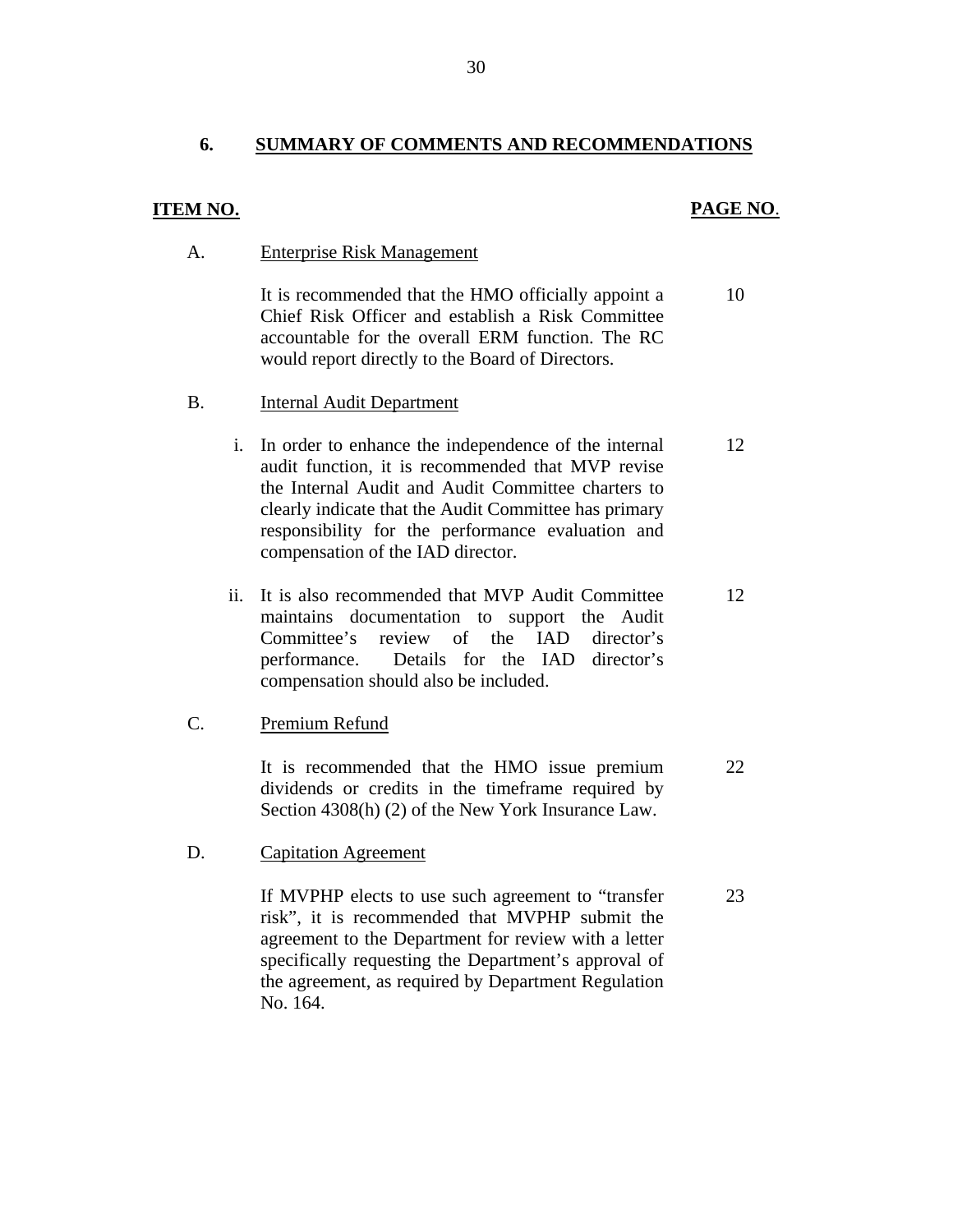#### Appointment No. 30731

# **STATE OF NEW YORK INSURANCE DEPARTMENT**

I, James J. Wrynn, Superintendent of Insurance of the State of New York, pursuant to the provisions of the Insurance Law, do hereby appoint:

# **Elsaid Elbially**

as a proper person to examine into the affairs of the

# MVP Health Plan, Inc.

and to make a report to me in writing of the condition of the said

## **HMO**

with such other information as he shall deem requisite.

In Witness Whereof, I have hereunto subscribed by name and affixed the official Seal of this Department, at the City of New York.

This  $13^{th}$  day of September, 2011

ames J

Superintendent of Insurance